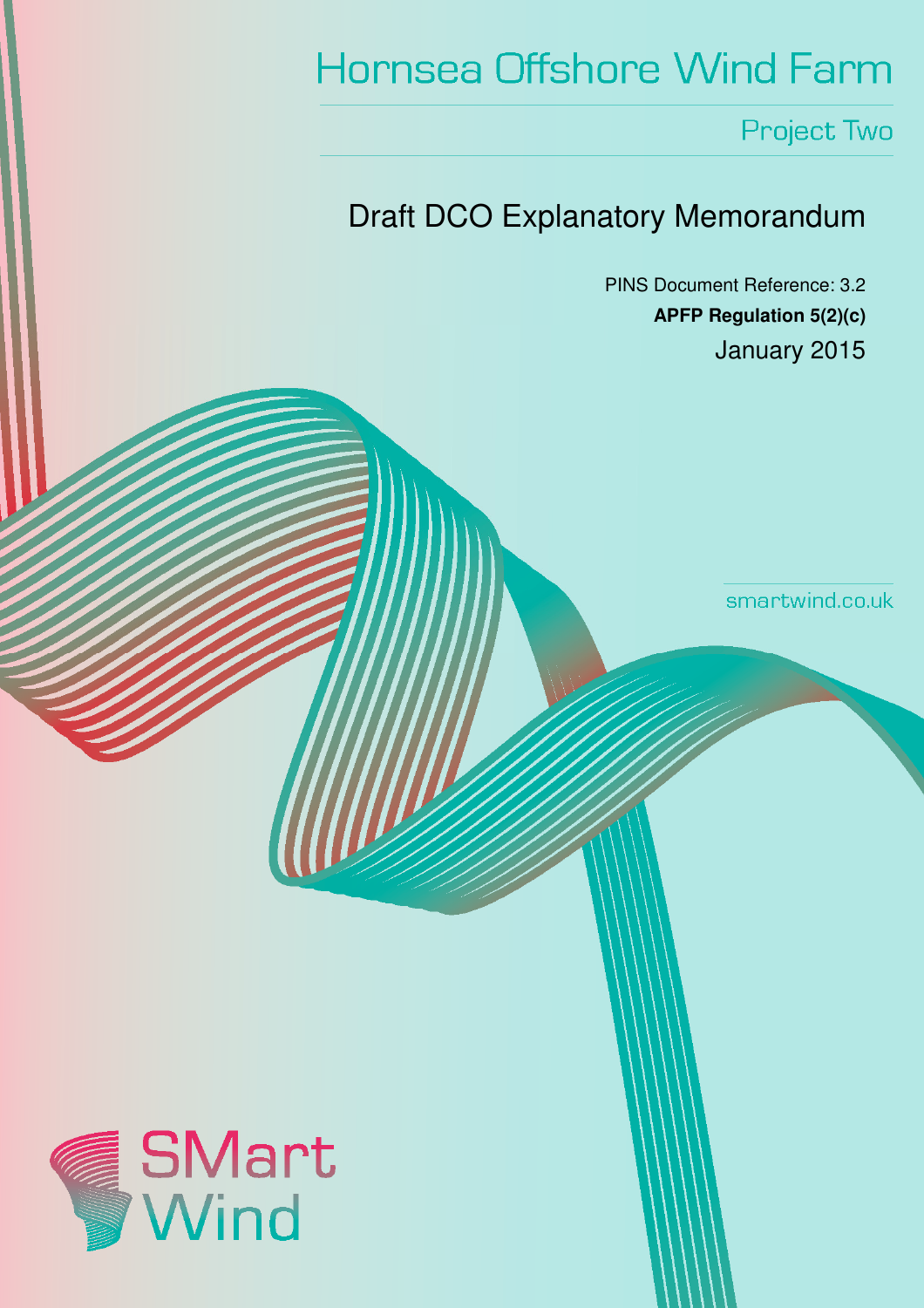# **Hornsea Offshore Wind Farm**

# **Project Two – Application for Development Consent**

Draft DCO Explanatory Memorandum

SMart Wind Limited

11th Floor

140 London Wall

London

EC2Y 5DN

Tel 02077765500

Email info@smartwind.co.uk

# **Copyright © 2015**

All pre-existing rights reserved.

# **Liability**

This document has been prepared by Shepherd and Wedderburn LLP, with reasonable skill and care, within the terms of their contracts with SMart Wind Limited or by a sub-contractor of Shepherd and Wedderburn LLP instructed in accordance with Shepherd and Wedderburn LLP's contracts with SMart Wind Limited, as the case may be.

| Document release and authorisation record |                           |
|-------------------------------------------|---------------------------|
| Report number                             | UK06-060700-DCO-0007      |
| Date                                      | January 2015              |
| Company name                              | <b>SMart Wind Limited</b> |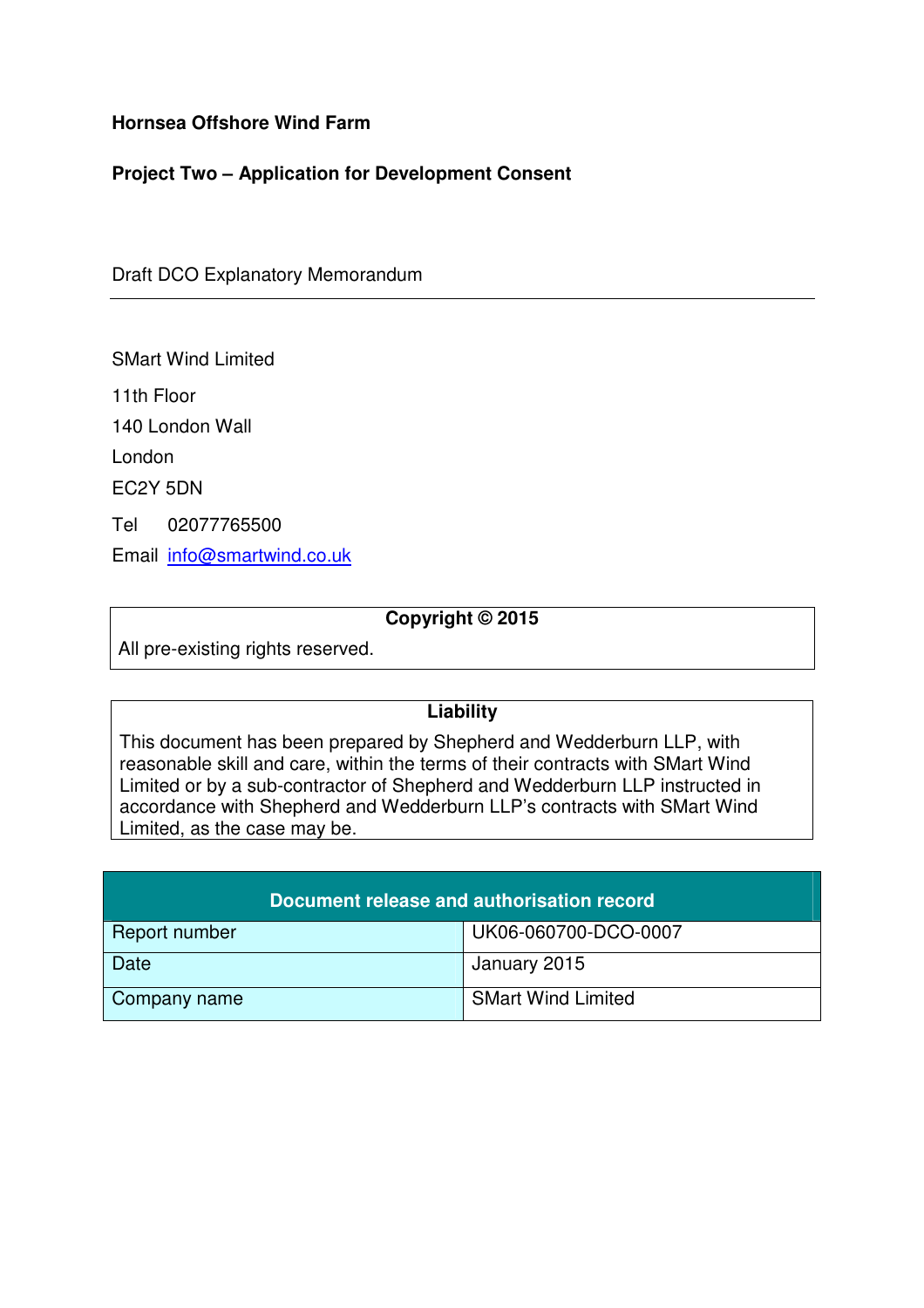#### **INFRASTRUCTURE PLANNING**

#### **THE INFRASTRUCTURE PLANNING (APPLICATIONS: PRESCRIBED FORMS AND PROCEDURE) REGULATIONS 2009**

#### **THE PROPOSED HORNSEA TWO OFFSHORE WIND FARM ORDER**

#### **EXPLANATORY MEMORANDUM**

#### **TABLE OF CONTENTS**

| Introduction                                  |    |
|-----------------------------------------------|----|
| Preliminary (articles 1 to 5)                 | 6  |
| Principal powers (articles 6 to 8)            | 9  |
| Streets (articles 9 to 14)                    | 10 |
| Supplemental powers (articles 15 to 17)       | 12 |
| Powers of acquisition (articles 18 to 29)     | 13 |
| Operations (articles 30 to 31)                | 19 |
| Miscellaneous and general (articles 32 to 42) | 20 |
| Schedules (A to L)                            | 23 |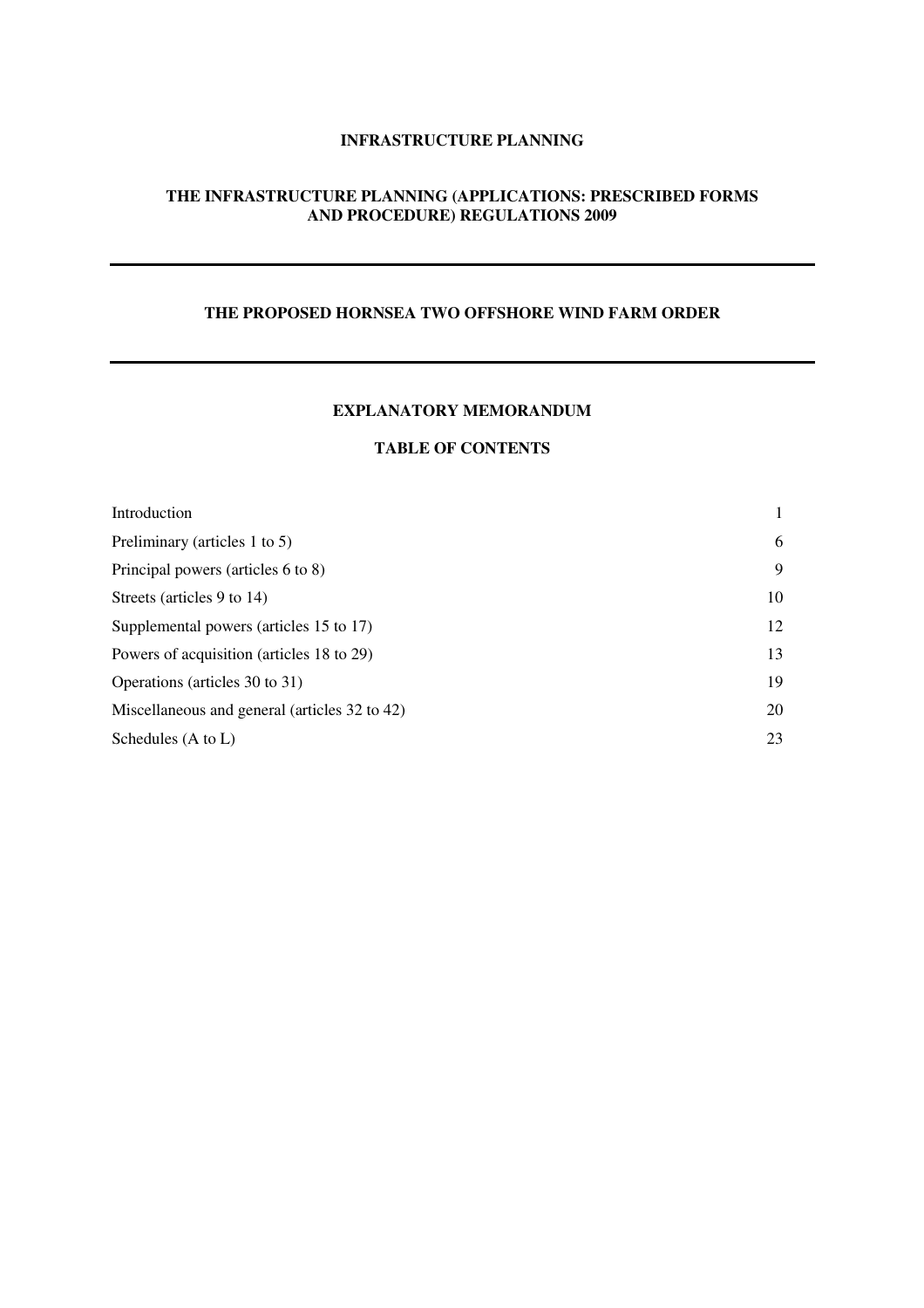#### **INFRASTRUCTURE PLANNING**

#### **THE INFRASTRUCTURE PLANNING (APPLICATIONS: PRESCRIBED FORMS AND PROCEDURE) REGULATIONS 2009**

#### **THE PROPOSED HORNSEA TWO OFFSHORE WIND FARM ORDER**

#### **EXPLANATORY MEMORANDUM**

#### **INTRODUCTION**

- 1.1 This explanatory memorandum accompanies an application for development consent by Optimus Wind Limited ("Optimus Wind") and Breesea Limited ("Breesea") to construct and operate the second project within the Hornsea Zone ("Hornsea Project Two"). It explains the purpose and effect of each article of, and Schedule to, the draft Hornsea Two Offshore Wind Farm Order ("the Order") in accordance with the requirement in regulation  $5(2)(c)$  of the Infrastructure Planning (Applications: Prescribed Forms and Procedure) Regulations  $2009<sup>1</sup>$  ("the Applications Rules").
- 1.2 The Order is based on the model provisions set out in Schedule 1 to the Infrastructure Planning (Provisions) (England and Wales) Order 2009 ("the Model Provisions"). In accordance with section 38 of the Planning Act 2008 ("the Planning Act"), the former Infrastructure Planning Commission (IPC) was required to have regard to these provisions when exercising its power to make an Order granting development consent. However, the Localism Act 2011 repealed section 38 and removed the need for the decision maker to have regard to the prescribed Model Provisions in deciding an application. Planning Inspectorate advice note thirteen "Preparing the draft Order and explanatory memorandum, April 2012" explains that the Model Provisions were intended as a guide for developers in drafting Orders, rather than a rigid structure, but aided consistency and assisted developers to draft a comprehensive set of lawful provisions.
- 1.3 Advice note thirteen suggests that provisions used in "predecessor" regimes such as for Transport and Works Act ("TWA") Orders or Harbour Empowerment Orders may also be helpful in the drafting. This explanatory memorandum includes an explanation in relation to each provision as to whether the particular provision is based on the Model Provisions or a relevant precedent and differences between the articles in the Order and Model Provisions are explained.
- 1.4 Since the Order seeks to apply and modify statutory provisions under section 120(5) of the Planning Act concerning the compulsory acquisition of land, it has been drafted as a statutory instrument as required under section 117(4) of the Planning Act.

<sup>&</sup>lt;sup>1</sup> S.I. 2009/2264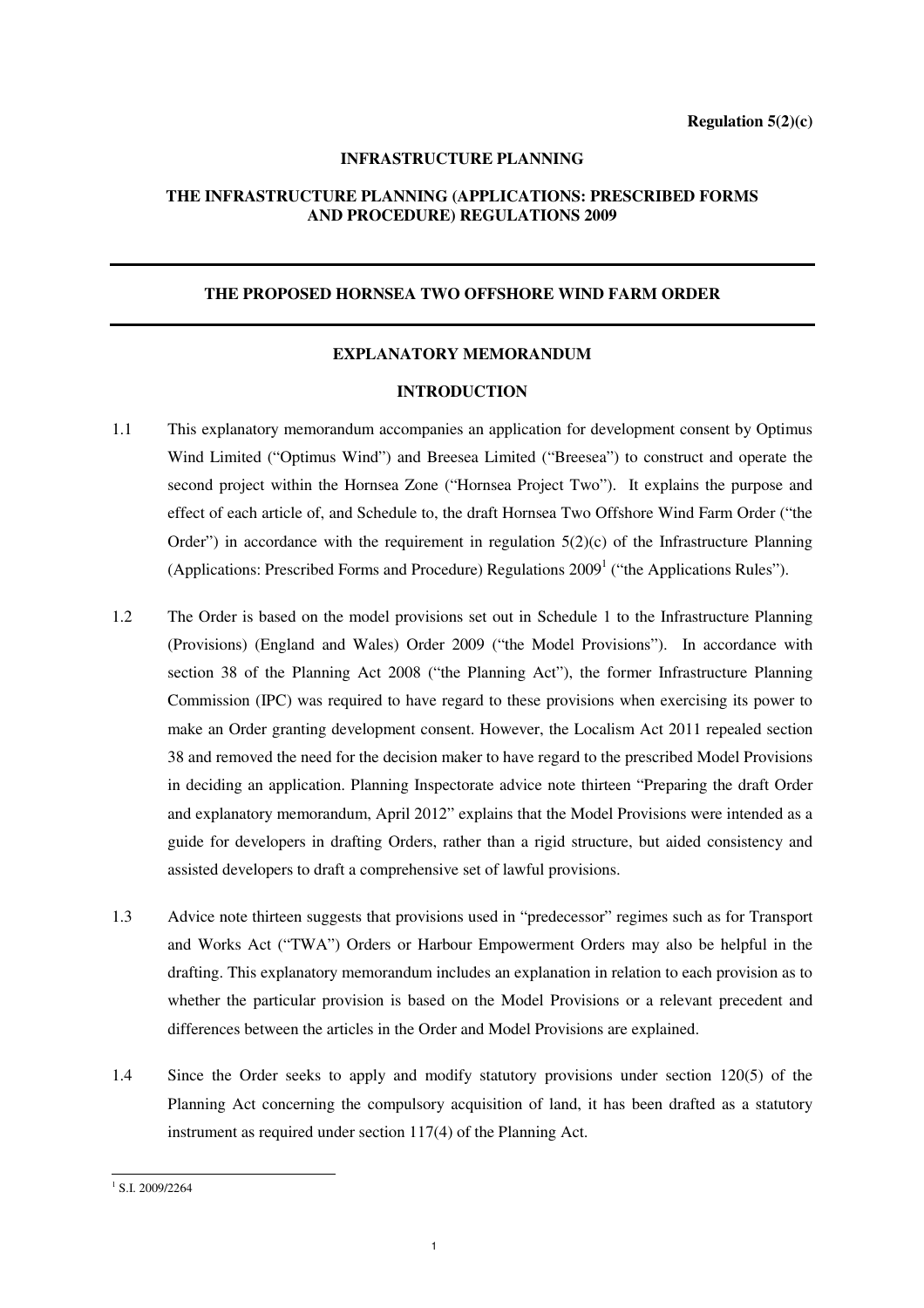#### **PURPOSE OF ORDER**

- 1.5 The purpose of the Order is to grant development consent for a project which includes a nationally significant infrastructure project ("NSIP"), consisting of the construction of up to two generating stations within a Renewable Energy Zone designated by virtue of the Renewable Energy Zone (Designation of Area) Order  $2004<sup>1</sup>$ , with a capacity of more than 100 megawatts and therefore falling within the scope of sections 14 and 15 of the Planning Act. This Order authorises offshore wind farm development in the Hornsea Zone which is located in the southern North Sea commencing approximately 31 kilometres to the east of the East Riding of Yorkshire coast. The development of the Hornsea Zone will take place in several phases of which this is the second. The generating stations for Hornsea Project Two will be located within the centre of the Hornsea Zone in an area known as Subzone 2, the western boundary of which is 89 kilometres from the coast of the East Riding of Yorkshire.
- 1.6 The Order envisages the possibility that there will be a maximum of two generating stations, each the responsibility of a separate undertaker, comprising up to a maximum combined total of 360 wind turbine generators.
- 1.7 The project includes infrastructure necessary to connect the offshore generating stations to the onshore National Grid, most of which will be situated in the Renewable Energy Zone, some of which will be within English territorial waters and some of which will be onshore. This additional infrastructure as provided for in Part 1 of Schedule A is "associated development" under section 115 of the Planning Act.
- 1.8 The Order also authorises ancillary works within the Order limits.

#### **Nationally Significant Infrastructure – The Generating Stations**

- 1.9 Pursuant to sections 14(1)(a) and 15(3) of the Planning Act, the construction of an offshore electricity generating station in England or Wales having a capacity of more than 100 MW is a NSIP. Section 31 of the Planning Act provides that development consent is required under the Act for development that is or forms part of a NSIP. As the proposed generating stations are proposed to have a total capacity of up to 1,800 MW they qualify as a NSIP.
- 1.10 The Order authorises two offshore wind farms: Project A and Project B together with the associated development and grid connection for each project. Both wind farms have the same connection point into the National Grid and follow the same cable route.
- 1.11 Project A and Project B are likely to be constructed by different operators: Optimus Wind in the case of Project A and Breesea in the case of Project B. Both Optimus Wind and Breesea are

<sup>&</sup>lt;sup>1</sup> S.I. 2004/2668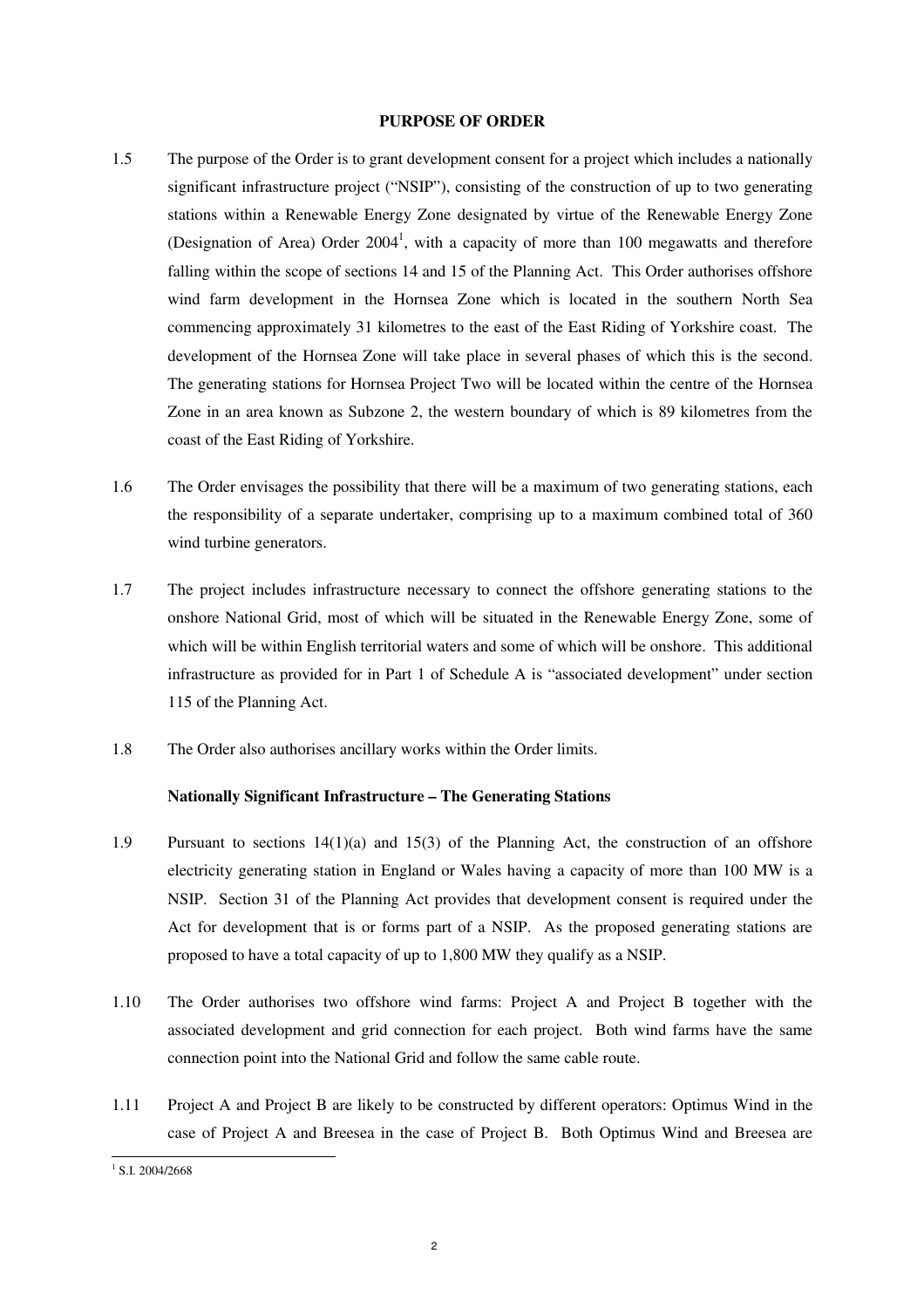named as an undertaker within the Order. For the sake of clarity and transparency for stakeholders, the areas over which each undertaker will have control both offshore and onshore are shown on the works plans through the use of different Work Nos. (for example, Optimus Wind is the undertaker in relation to Work Nos. 1A, 2A, 3A, 4A, 5A, 6A, 7A, 8A and 9A and Breesea is the undertaker in relation to Work Nos. 1B, 2B, 3B, 4B, 5B, 6B, 7B, 8B and 9B). There are also shared works comprised in Work No. 10 (improvements to access road) which may be constructed by either Optimus Wind or Breesea. Work No. 10 constitutes "shared works" because they are located in areas where equal access to the sites will be required for both projects.

#### **Associated Development**

- 1.12 Section 115 of the Planning Act provides that, in addition to the NSIP for which development consent is required, consent may also be granted for associated development. Associated development is defined in the Planning Act as development which is associated with the NSIP or any part of it.
- 1.13 Guidance on associated development has been issued by the Secretary of State for Communities and Local Government<sup>1</sup> ("Associated Development Guidance"), which describes types of development that may qualify as associated development. This guidance states that:

*"It is for the Secretary of State to decide on a case by case basis whether or not development should be treated as associated development. In making this decision the Secretary of State will take into account the following core principles:* 

*(i) The definition of associated development… requires a direct relationship between associated development and the principal development. Associated development should therefore either support the construction or operation of the principal development, or help address its impacts.* 

*(ii) Associated development should not be an aim in itself but should be subordinate to the principal development.* 

*(iii) Development should not be treated as associated development if it is only necessary as a source of additional revenue for the applicant, in order to cross-subsidise the cost of the principal development. This does not mean that the applicant cannot cross-subsidise, but if part of a proposal is only necessary as a means of cross-subsidising the principal development then that part should not be treated as associated development.* 

*(iv) Associated development should be proportionate to the nature and scale of the principal development. However, this core principle should not be read as excluding associated* 

 $\overline{\phantom{a}}$ 

<sup>1</sup> Planning Act 2008: Guidance on associated development applications for major infrastructure projects, April 2013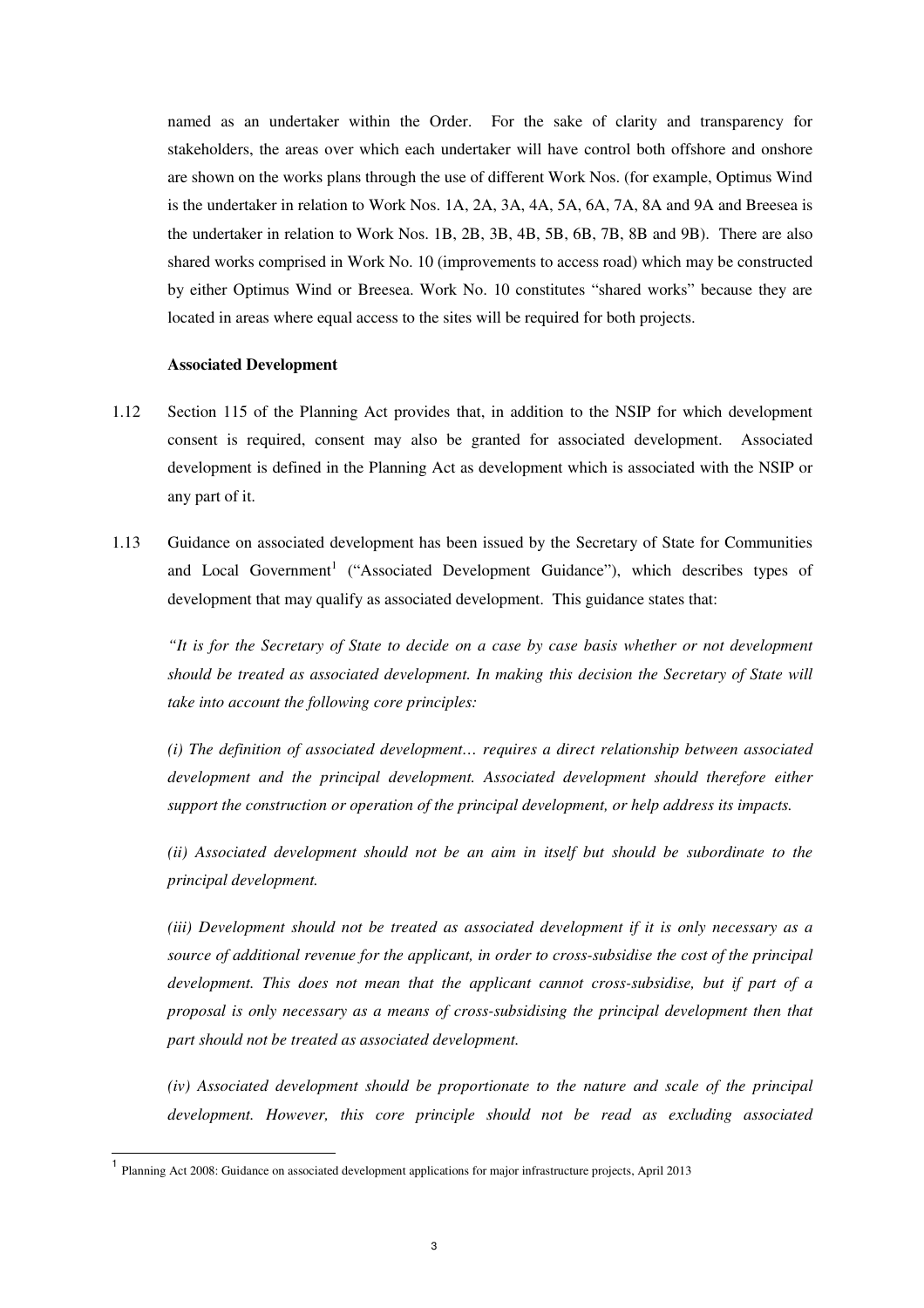*infrastructure development (such as a network connection) that is on a larger scale than is necessary to serve the principal development if that associated infrastructure provides capacity that is likely to be required for another proposed major infrastructure project. When deciding whether it is appropriate for infrastructure which is on a larger scale than is necessary to serve a project to be treated as associated development, each application will have to be assessed on its own merits. For example, the Secretary of State will have regard to all relevant matters including whether a future application is proposed to be made by the same or related developer as the current application, the degree of physical proximity of the proposed application to the current application, and the time period in which a future application is proposed to be submitted."*

- 1.14 The Order seeks authorisation for associated development comprising up to six offshore high voltage alternating current ("HVAC") collector substations required to gather power from the wind turbines. In the event that the mode of transmission is high voltage direct current ("HVDC") it also includes up to two offshore HVDC converter substations. If the mode of transmission is HVAC the associated development will also include up to two offshore reactive compensation substations which will be built to limit electrical losses. The Order provides for the transmission of electricity by HVAC and/or HVDC.
- 1.15 The infrastructure will consist of subsea electrical circuits (comprising a maximum of eight cables in the case of HVAC and a maximum of four cables in the case of HVDC) which will be brought onshore in ducts. Once onshore, the cables will enter transition joint bays where they will connect to onshore electrical circuits. The circuits will comprise up to twenty-four cables in the case of HVAC and up to four cables in the case of HVDC. The cables will proceed to up to two onshore electrical transmission stations, where if necessary, the current will be converted from direct to alternating current. Hence the cables will connect the offshore HVDC converter substations or offshore HVAC reactive substations and the offshore HVAC collector substations and the wind turbine generators to the National Grid. All onshore development is associated development.
- 1.16 Associated development required to support this project also includes scour protection, dredging, cable protection measures, the disposal of material, works to alter the position of apparatus, works to alter the course of non-navigable rivers, streams or watercourses, landscaping works, works for the benefit of land, working sites during construction, works to secure means of access, surface water drainage systems, private roads and hardstanding, link and/or earthing boxes, jointing pits, temporary haul road, temporary access track and works to enable utility services to be run through specified land. The examples of possible associated development in the Order are not exhaustive and other works falling within the scope of associated development may be carried out provided they are within the scope of the environmental impact assessment.
- 1.17 The development has been designed so that the onshore cable corridor sits parallel, and wherever feasible, adjacent to the cable corridor for 'Hornsea Project One' authorised by the Hornsea One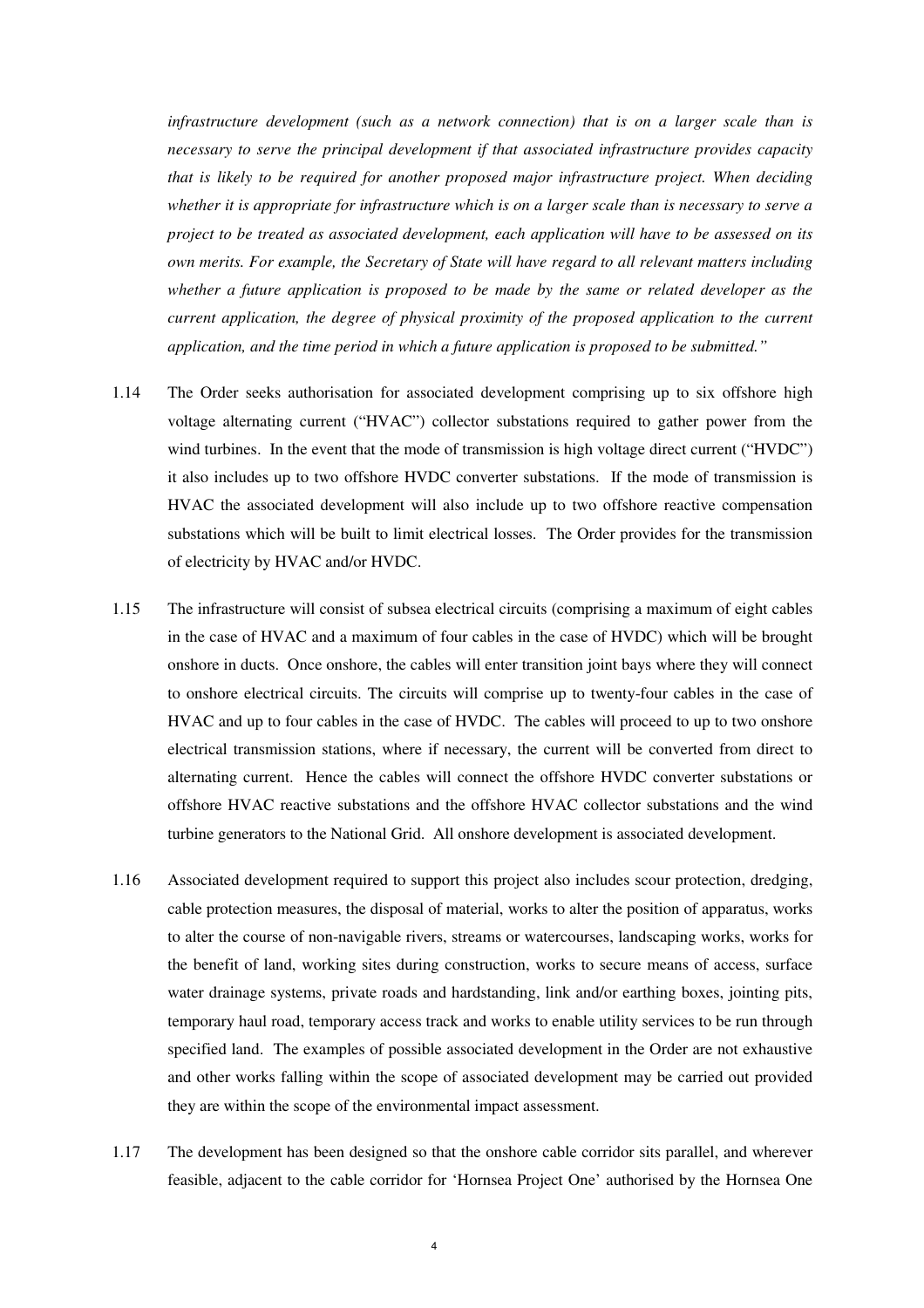Offshore Wind Farm Order  $2014<sup>1</sup>$  ("the Hornsea Project One Order"). By designing the project in this way, the impacts are reduced as a number of the temporary construction compounds and access areas can be used for both projects and the land take required will be reduced compared to the situation where the corridors are not parallel or adjacent to one another. However, this design means that, in the event of a simultaneous or overlapping construction programme with Hornsea Project One or in the event that Hornsea Project Two construction has completed prior to the commencement of the Hornsea Project One construction, access to and use of some of the temporary construction compounds and work areas authorised by the Hornsea Project One Order will be prevented or restricted by the construction, or operation (where the cable for Project Two is installed directly beneath temporary construction compounds authorised by the Hornsea Project One Order), of Hornsea Project Two. In order to reduce the impacts to Hornsea Project One in these circumstances, the Order contains some temporary construction working sites (referred to in the Order as "compensation compounds") and means of access to those compensation compounds which are intended for temporary use by the Hornsea Project One undertaker to compensate Hornsea Project One and reduce the impacts of Hornsea Project Two on Hornsea Project One.

- 1.18 In the event that compensation compounds are required, the relevant powers under the Order will be transferred to the Hornsea Project One undertaker in accordance with Article 35 of the Order to enable the Hornsea Project One undertaker to use the temporary construction working sites and means of access.
- 1.19 It is submitted that these compensation compounds will constitute associated development as they comply with the core principles set out in the Associated Development Guidance and noted above at paragraph 1.13. Firstly, there is a direct relationship between the compensation compounds and Hornsea Project Two as the compensation compounds help address the impacts of Hornsea Project Two on Hornsea Project One. The temporary compensation compounds are not an aim in themselves but are required as a result of Hornsea Project Two in certain circumstances. Construction compounds are already permitted under the Hornsea Project One Order but in the circumstances described above cannot be located or used as anticipated in that Order whilst also giving effect to the powers authorised under this Order. The compensation compounds are not required as a source of additional revenue for the undertaker in order to cross-subsidise the cost of Hornsea Project Two. And finally, the compensation compounds are proportionate to the nature and scale of Hornsea Project Two given that they are necessary to ensure delivery of another proposed major infrastructure project, namely Hornsea Project One. The final core principle has been complied with when considered in light of the note accompanying this core principle which states that it "*should not be read as excluding associated infrastructure development (such as a network connection) that is on a larger scale than is necessary to serve the principal development*

<sup>&</sup>lt;sup>1</sup> S.I. 2014/3331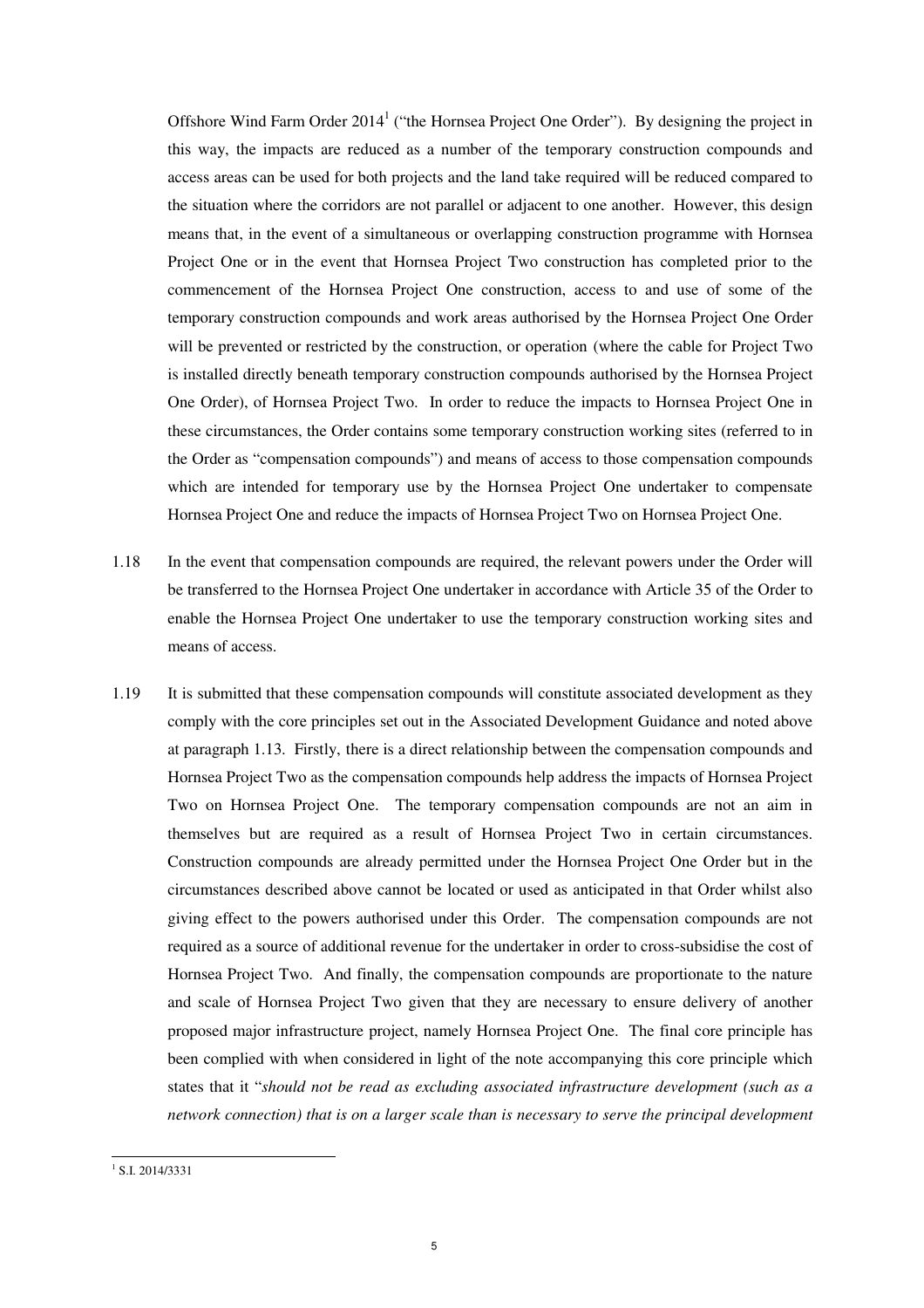*if that associated infrastructure provides capacity that is likely to be required for another proposed major infrastructure project*".

1.20 There is precedent in the Network Rail (Ipswich Chord) Order 2012 for accommodating the apparatus of a statutory undertaker under the DCO of another undertaker. In that order the associated development included the diversion of a surface water sewer belonging to Anglian Water thus supporting the position that an order can include works for the benefit of another statutory undertaker. In addition, the East Anglia One Offshore Wind Farm Order 2014 makes provision for additional cable ducts to be laid during the construction of East Anglia One to reduce the onshore impacts of future projects within the East Anglia Zone (i.e. East Anglia Three and East Anglia Four) despite the ducts not being necessary for the East Anglia One Project itself.

#### **PRELIMINARY**

- *Article 1 (Citation and commencement)*
- 2.1 This article, which does not appear in the Model Provisions, provides for the commencement and citation of the Order.
- *Article 2 (Interpretation)*
- 3.1 This article contains provisions for the interpretation of words and phrases used in the Order.
- 3.2 A number of definitions are included (e.g. "gravity base foundation" and "monopile foundation") which do not appear in the Model Provisions, but which relate to the specific project and are self-explanatory. In common with many development consent orders, we have included a definition of the Environmental Statement.
- 3.3 The definition of "maintain" which is included is based on the definition that appears in the Walney Extension Offshore Wind Farm Order 2014. The scope of the definition is restricted by Article 7 (Maintenance of authorised project) which limits maintenance works to those that have been assessed (where assessment is required under the EIA Regulations) unless otherwise approved by the MMO or the relevant planning authority. Such approval may only be given in relation to immaterial changes unlikely to give rise to any materially new or materially different environmental effects from those assessed in the environmental statement.
- 3.4 A definition of "compensation compounds" is provided in the Order. This term refers to temporary construction working sites forming part of the associated development authorised by the Order which are intended for temporary use by the Hornsea Project One undertaker for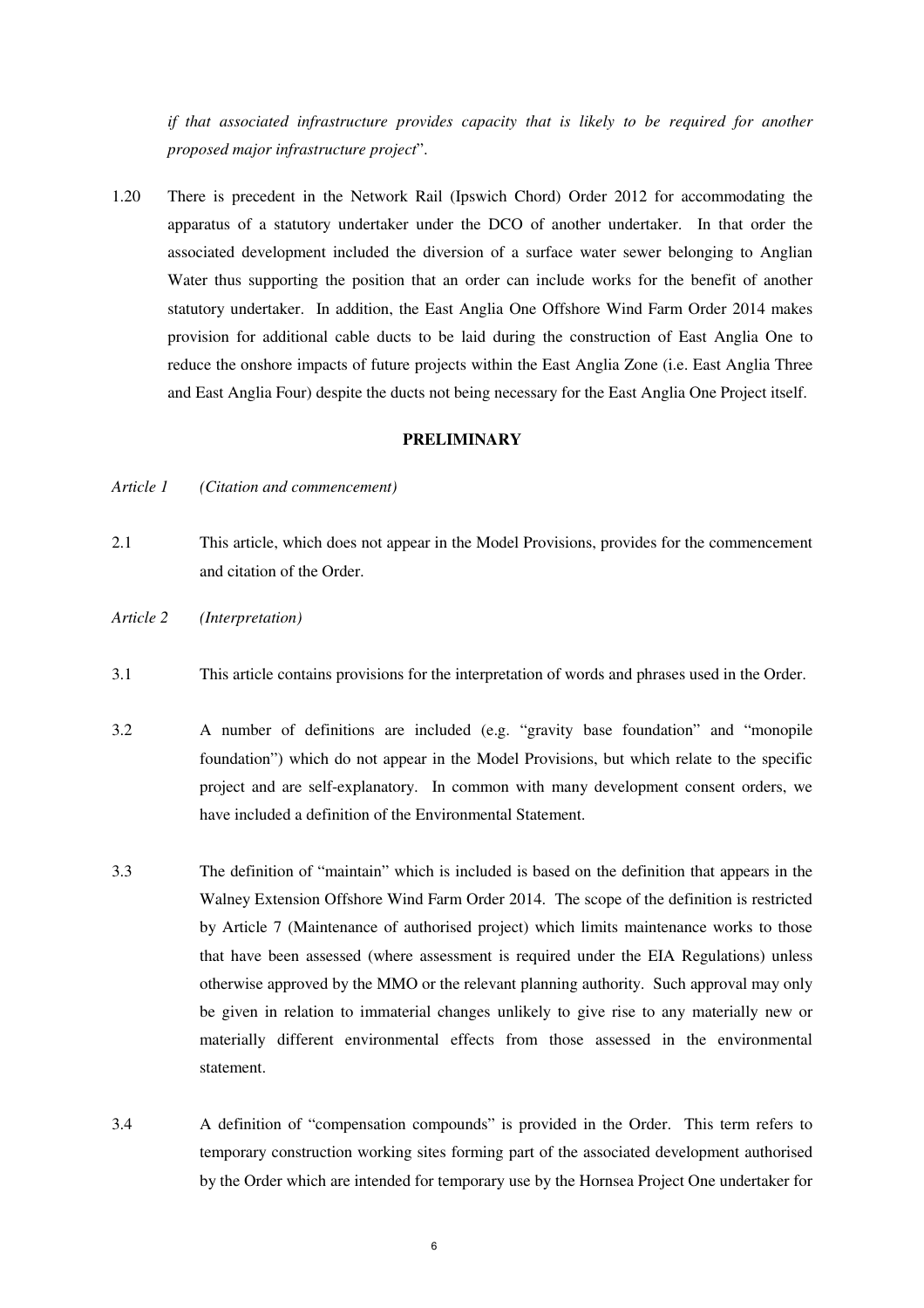the purpose of compensating the Hornsea Project One undertaker in the event that the use by the Hornsea Project One undertaker of temporary construction compounds forming part of the Hornsea Project One Order is restricted or prevented by the undertaker carrying out the works authorised by this Order. The circumstances in which the temporary compensation compounds may be required are set out in paragraph 1.18 above.

- 3.5 "Order land" is defined as meaning land shown on the land plans which is within the limits of land to be acquired or used. Unlike the definition in the Model Provisions, it includes land subject to temporary possession for construction of the authorised project.
- 3.6 The term "undertaker" is capable of referring to two bodies, i.e. the two applicant project companies, Optimus Wind and Breesea. Optimus Wind is the relevant undertaker in relation to the Project A Works whilst Breesea is the relevant undertaker for the Project B Works. The shared works can be carried out by Optimus Wind or Breesea and any restrictions, liabilities and obligations arising in relation to any shared works apply to the undertaker exercising the powers under this Order in relation to such shared works.
- 3.7 A new paragraph (5) provides that "References in this Order to points identified by letters, with or without numbers, are to be construed as references to points so lettered on the works plans." This is not unusual in Transport and Works Act Orders and is intended to enhance the clarity of the Order provisions and works plans.
- 3.8 Paragraph (6) provides that "References in this Order to numbered works are references to the scheduled works as numbered in Part 1 of Schedule A." Again, this is intended to enhance the clarity of the Order provisions and works plans.

#### *Article 3 (Disapplication of legislative provisions)*

- 4.1 This article provides (in reliance on section 120(5)(a) of the Planning Act (what may be included in order granting development consent)) for the disapplication of certain requirements which would otherwise apply under public legislation. That sub-section provides that an Order granting development consent may apply, modify or exclude a statutory provision which relates to any matter for which provision may be made in the Order.
- 4.2 Article 3 disapplies the requirement for various additional consents which would otherwise be required from the Environment Agency, internal drainage boards or lead local flood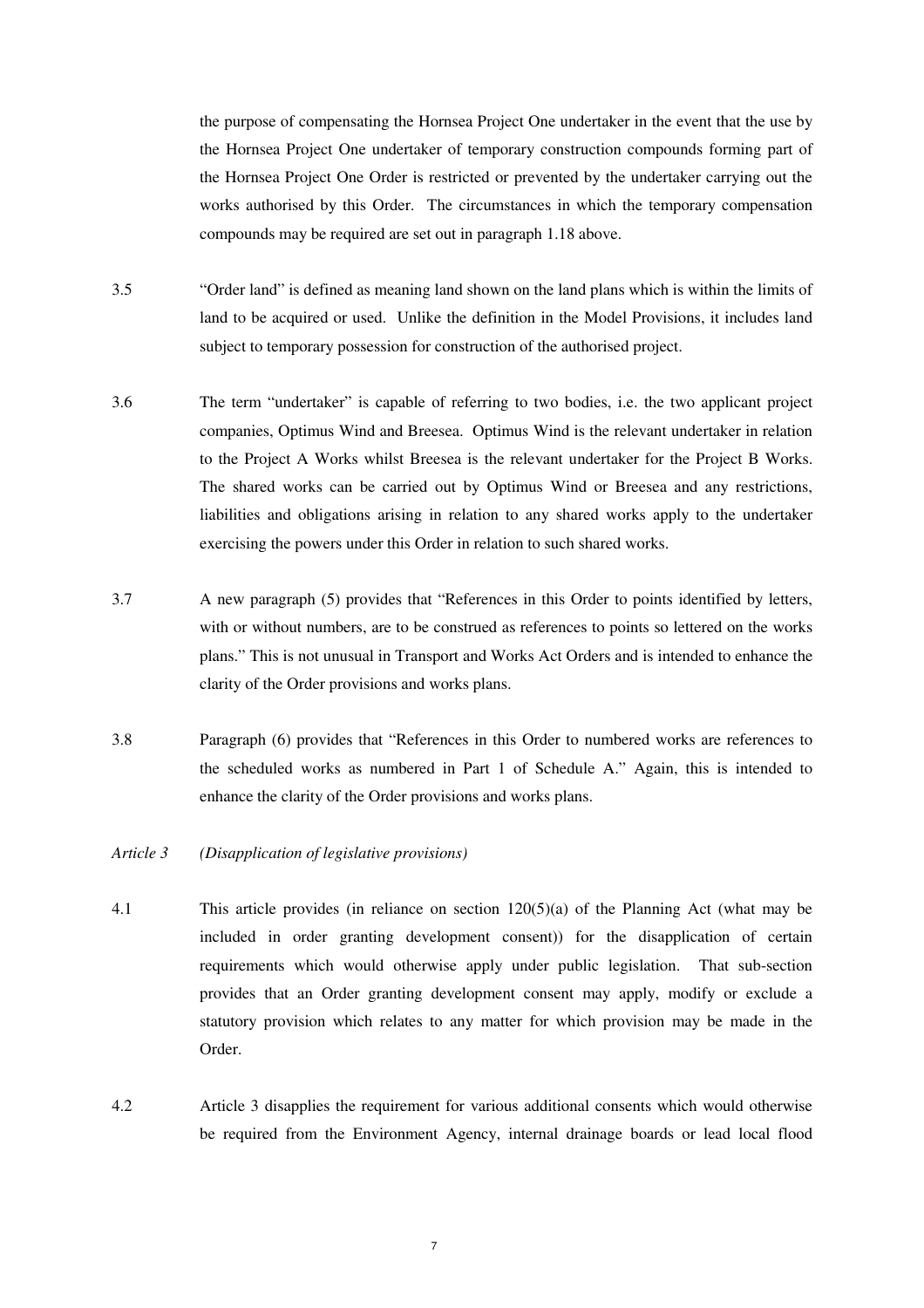authorities under the Water Resources Act 1991 and the Land Drainage Act  $1991<sup>1</sup>$ . These are the requirements for consents to place structures on or over rivers, under the Water Resources Act, the requirements for approval under flood defence and land drainage byelaws made or deemed to be made under the Water Resources Act, the prohibition on placing obstructions in waterways which are not main rivers under the Land Drainage Act and byelaws made under the Land Drainage Act regulating the use and obstruction of watercourses. These are consents for activities which may be a necessary part of the project. In order to provide certainty that the project can proceed, the Order disapplies the requirement for consent, but instead provides for approval of detailed plans in the protective provisions for the Environment Agency and the relevant drainage authorities in Schedule L.

- 4.3 As these provisions (other than byelaws made under section 66 of the Land Drainage Act) are prescribed under section 150 of the Planning Act, the consent of the Environment Agency and of the relevant drainage authorities for the purpose of the Land Drainage Act 1991 is needed and these have been sought. Consent to the disapplication of the legislation has been received from North East Lindsey Drainage Board, Lindsey Marsh Drainage Board, North Lincolnshire Council Lead Local Flood Authority (LLFA) and North East Lincolnshire Council LLFA. Consent to the disapplication of legislation was received from Lincolnshire County Council LLFA based on an earlier version of the protective provisions. It is expected that a new letter of consent will be received from Lincolnshire County Council LLFA based on the updated protective provisions in the coming days.
- 4.4 Consent to the disapplication of legislation has been discussed with the Environment Agency which has issued a letter of comfort stating that based on the information provided to the Environment Agency to date the protective provisions are acceptable in principle and that the Environment Agency hopes to be in a position to give formal consent under section 150 of the Planning Act to the disapplication of the legislation following the submission of the application.

#### *Article 4 (Guarantees in respect of payment of compensation)*

5.1 This article, which does not appear in the Model Provisions, but is based on article 8 of the Rookery South (Resource Recovery Facility) Order 2011, precludes the compulsory acquisition powers from being exercised before appropriate security arrangements in respect of payment of compensation are in place and are approved by the Secretary of State. In an addition to the Rookery South precedent, the guarantee or alternative form of security need only be in place for a maximum period of 20 years. This provision has precedent in the Hornsea Project One Order.

<sup>&</sup>lt;sup>1</sup> 1991 c.57 and 1991 c.59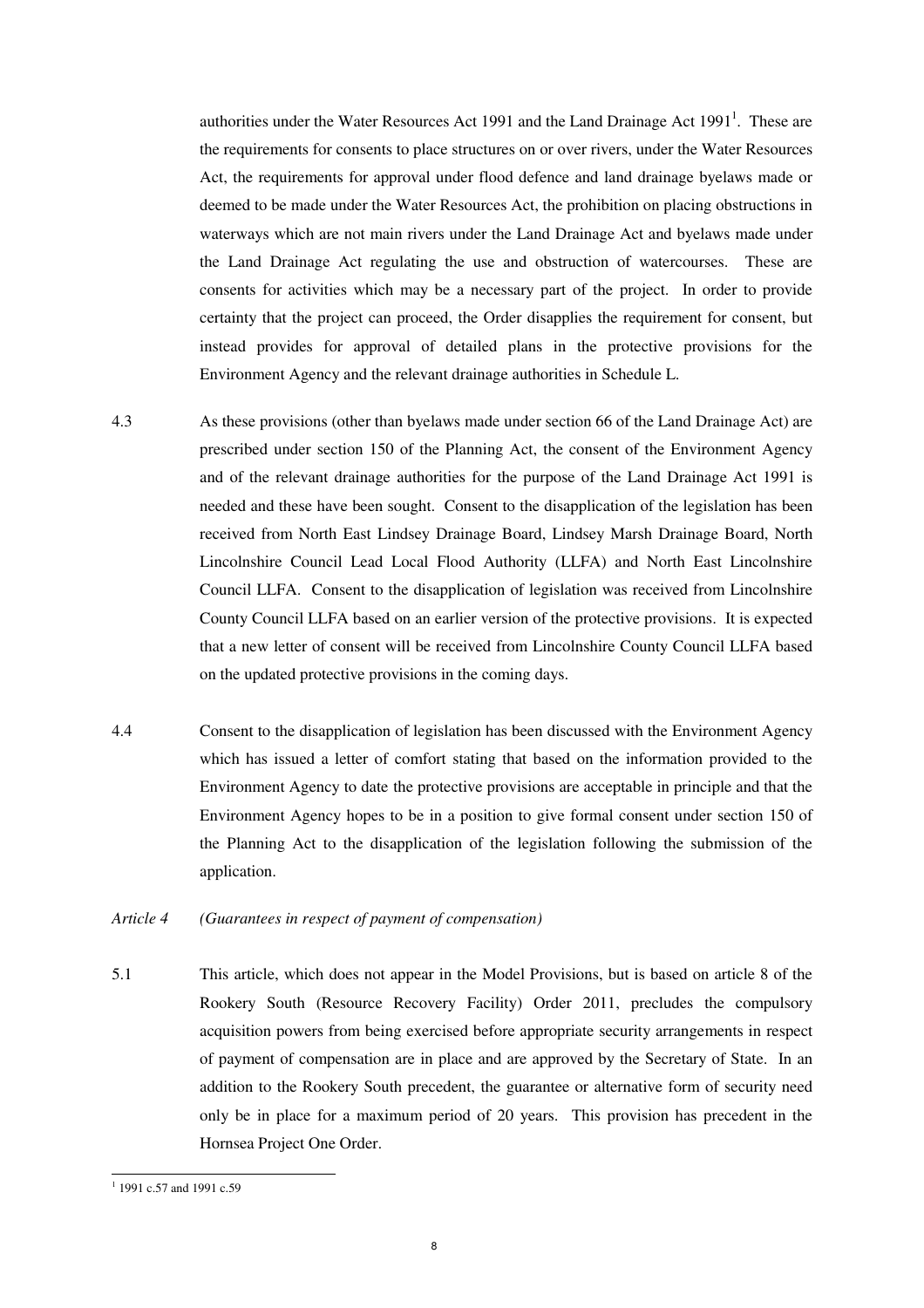6.1 This article, which follows article 7 of the Model Provisions and has precedent in the Hornsea Project One Order, provides the undertaker with a defence to a claim in statutory nuisance in respect of noise brought under section 82(1) of the Environmental Protection Act  $1990<sup>1</sup>$  if it can show that works are being carried out in accordance with a notice served under section 60, or a consent given under section 61 or 65 of the Control of Pollution Act 1974<sup>2</sup>; or that the nuisance complained of is a consequence of the construction, use or maintenance of the authorised project and that it cannot reasonably be avoided.

#### **PRINCIPAL POWERS**

- *Article 6 (Development consent etc. granted by the Order)*
- 7.1 This article (following Model Provision 2) provides development consent for the authorised development and consent for the ancillary works within the Order limits thereby authorising the construction of the authorised project.
- 7.2 The power to carry out the works is subject to any requirements attached to the Order as set out in Part 3 of Schedule A. The requirements correspond to planning conditions that would be imposed on the planning permission for development.
- 7.3 Paragraph (2) provides for limits within which the undertaker can deviate in the construction of the works numbered in the Schedule.
- *Article 7 (Maintenance of authorised project)*
- 8.1 This article provides the undertaker with a general power to maintain the authorised project, subject to any contradictory provision in the Order or in an agreement made under the Order. This power is restricted to maintenance works that have been assessed (where assessment is required under the EIA Regulations) unless otherwise approved by the MMO or the relevant planning authority. Under paragraph (2) such approval may only be given in relation to immaterial changes unlikely to give rise to any materially new or materially different environmental effects from those assessed in the environmental statement. This provision largely follows Article 4 of the Walney Extension Offshore Wind Farm Order 2014.

 $1_{1990 \text{ c.43}}$ 

 $2$  1974 c.40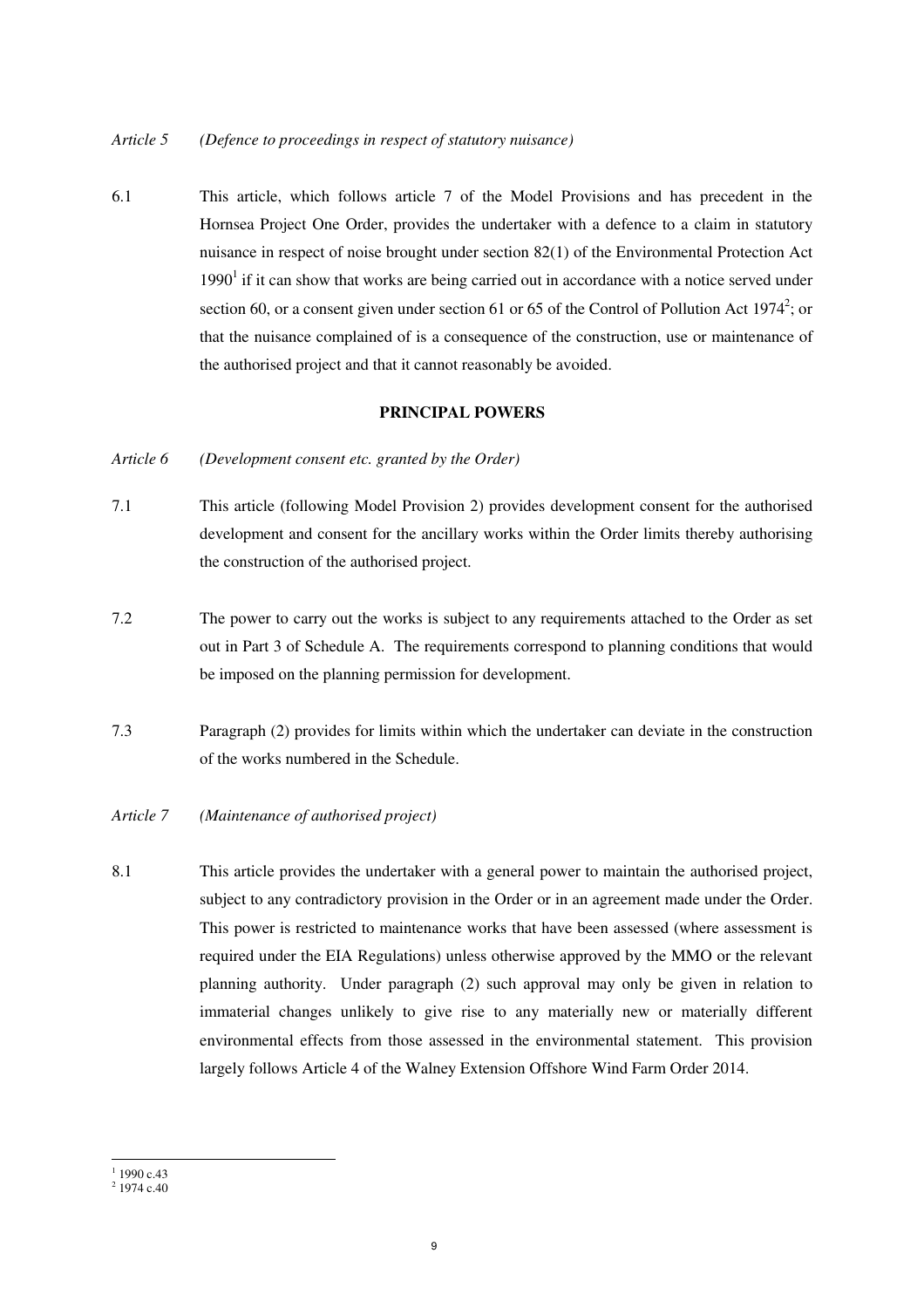9.1 This is not a Model Provision, but is included specifically to authorise the operation of the authorised project in accordance with the provisions of the Order or an agreement made under this Order. It is included pursuant to section 140 (operation of generating stations) of the Planning Act.

#### **STREETS**

#### *Article 9 (Street works)*

- 10.1 This article authorises the undertaker to break up streets specified in Schedule B and carry out work in connection with the placing, maintaining or moving of apparatus affected by the project and has precedent in the Hornsea Project One Order.
- 10.2 Paragraphs (2) and (3) of Model Provision 8 have not been included on the grounds that they are unnecessary and add nothing to the provision.
- 10.3 Paragraph (2) of Model Provision 8 provides that the authority given by paragraph (1) is a "statutory right" for the purpose of the New Roads and Street Works Act 1991 ("NRSWA"). Since a statutory right for the purposes of the NRSWA is defined as including any right under subordinate legislation, this must include a development consent order and so a deeming provision of this kind is unnecessary. Paragraph (3) would apply sections 54 to 106 of the NRSWA to any street works authority. It is assumed the intention behind this provision was to ensure that relevant provisions of the NRSWA that apply to NRSWA street works (i.e. works to apparatus) apply also to other works in streets authorised by this article. As drafted in the Model Provisions, however, it goes too far and causes confusion. It seems more sensible to extend article 10 (application of the 1991 Act), which applies selected provisions of the NRSWA to temporary stoppings up, to "street works" that are not NRSWA street works.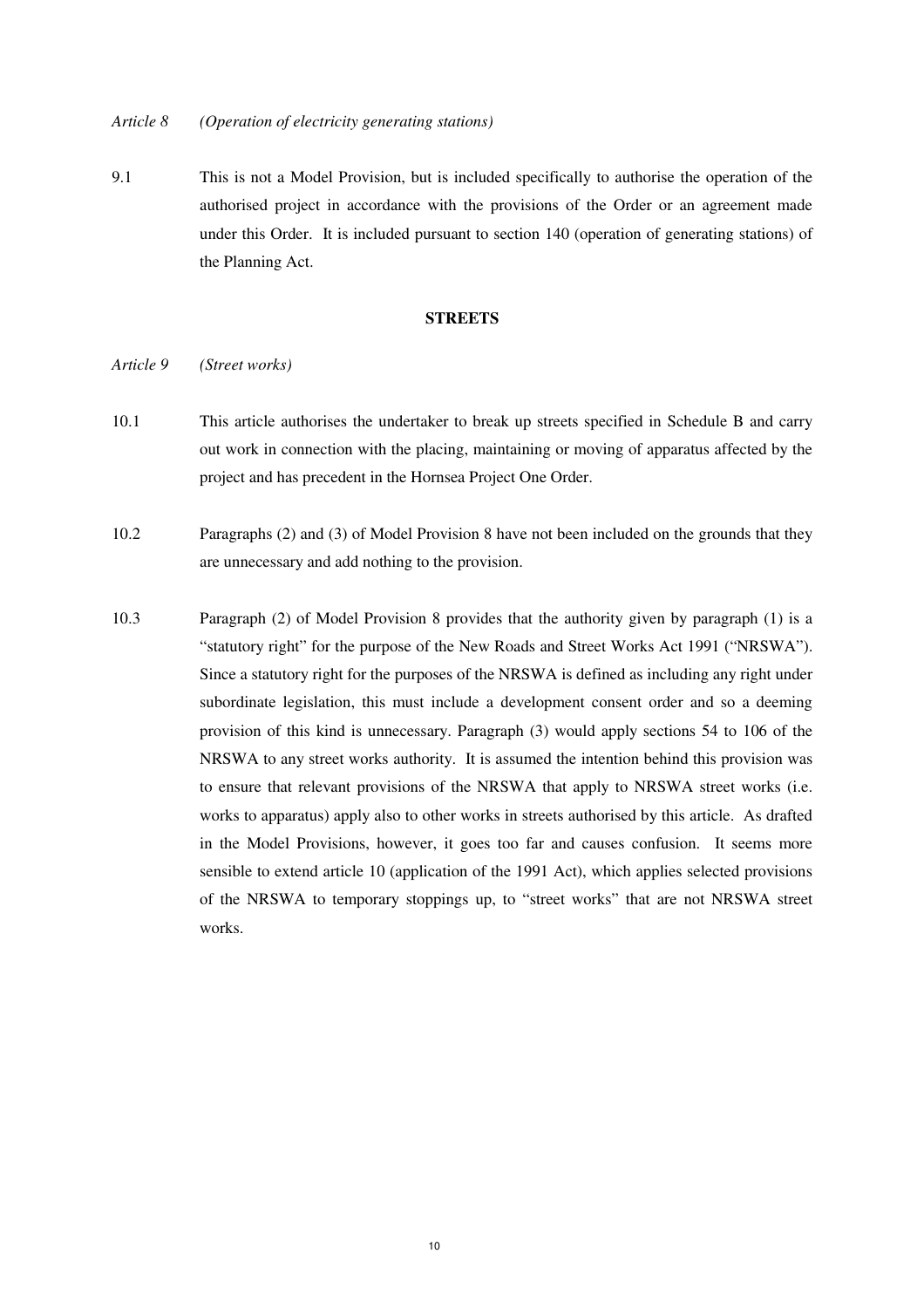#### *Article 10* (*Application of the 1991 Act*)

11.1 This article departs from the Model Provisions to provide that relevant provisions of the NRSWA which apply to the carrying out of street works within the meaning of that Act, are to apply to a temporary stopping up of a street, and to the carrying out of street works under article 9 even if no street works within the meaning of that Act are being carried out. This would, for example, require the undertaker to make arrangements, so far as practicable, for utilities to gain access to their apparatus. This provision follows article 7 of the Hornsea Project One Order.

#### *Article 11 (Temporary stopping up of streets)*

- 12.1 This article is adapted from Model Provision 11, but paragraph (2) empowers the undertaker to use any street temporarily stopped up under the Order powers which is within Order limits as a temporary working site. This is associated development which is described in general terms in Part 1 of Schedule A. Such provision has precedent in article 16 of the Network Rail (Thameslink 2000) Order  $2006<sup>1</sup>$  and in article 8 of the Hornsea Project One Order.
- 12.2 Where the street is specified in Schedule C (Streets to be temporarily stopped up), the undertaker is obliged only to consult the relevant street authority. This is on the basis that such stoppings up will have already been considered in the application for this Order. The consent of the street authority is, however, required where the street to be stopped up is not specifically identified in Schedule C. The street authority may attach reasonable conditions to any such consent. Given that the Model Provision does not provide for consent from the street authority not to be unreasonably withheld, paragraph (5)(b) inserts such a requirement, and paragraph (7) provides a time limit of 28 days after which a street authority which fails to respond to an application for consent is deemed to have given its consent. This has precedent in recent TWA Orders, in article 11 of the Network Rail (Ipswich Chord) Order 2012 and in article 8 of the Hornsea Project One Order. The addition of this requirement allows a refusal to be referred to arbitration under article 42. Without it there would be no appeal mechanism against a decision of the street authority.

#### *Article 12 (Access to works)*

13.1 Article 12 confers powers for the purposes of the authorised project to provide or improve accesses in the locations specified in Schedule D (access to works) or at other locations

 1 S.I. 2006/3117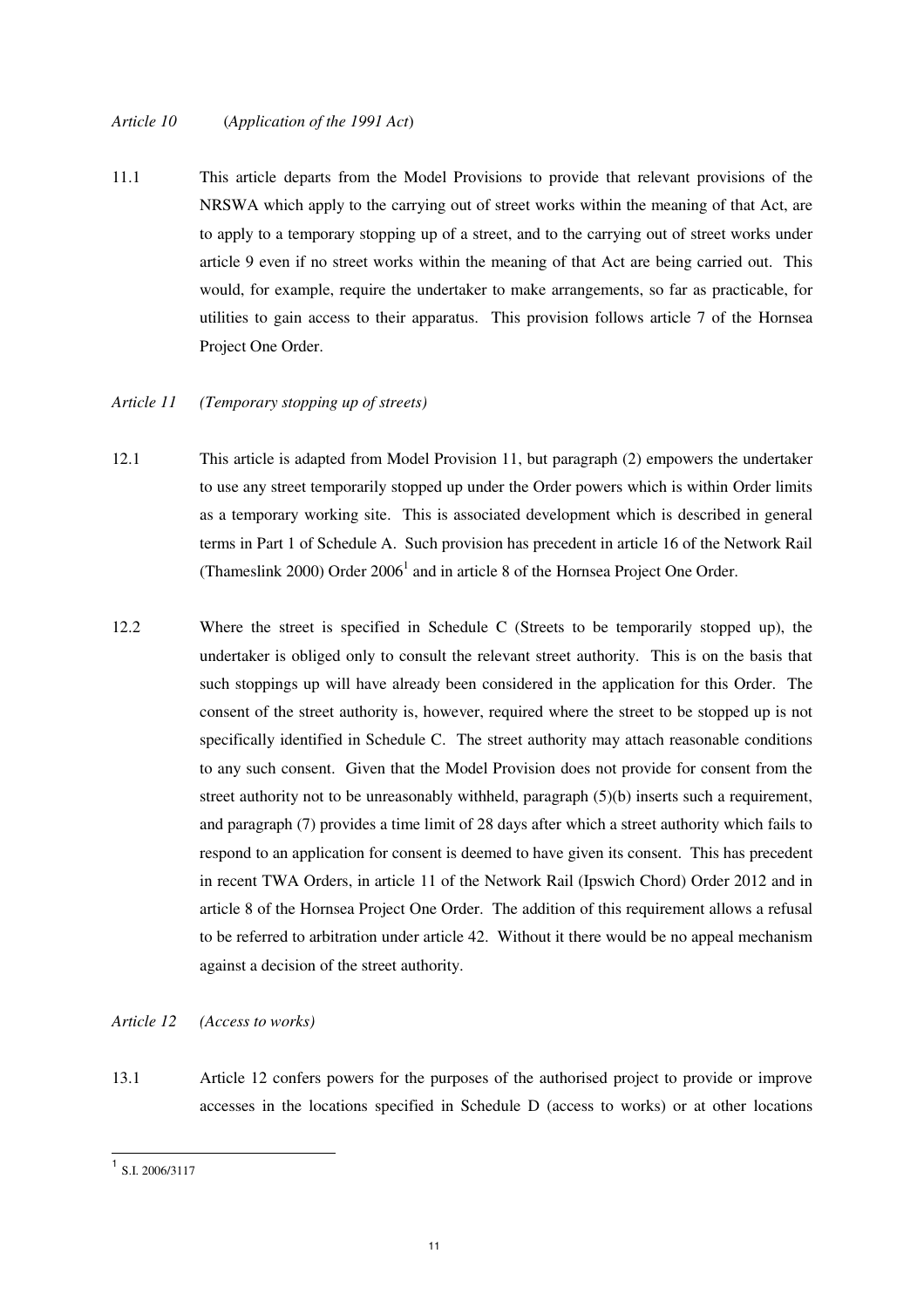within the Order limits, provided the planning authority (following consultation with the highway authority) has given its consent. In addition to the text taken from Model Provision 12, article 12 provides that if the local planning authority has failed to make a decision within 28 days of the undertaker's application, consent will be deemed to have been granted. This reflects wording included in relation to consents required from highway authorities on other Orders (e.g. article 15 of the Network Rail (Ipswich Chord) Order 2012 and article 9 of the Hornsea Project One Order).

#### *Article 13 (Agreements with street authorities)*

- 14.1 This article provides for the undertaker to enter into agreements with street authorities relating to the construction of new streets, works in or affecting streets and the stopping up, alteration and diversion of streets.
- *Article 14 (Highway improvements)*
- 15.1 This article, which is not in the Model Provisions but has precedent in the Hornsea Project One Order, enables the undertaker to carry out highway improvements to a specified part of Tetney Lock Road. The improvements will be subject to highway authority approval, such approval not to be unreasonably withheld.

#### **SUPPLEMENTAL POWERS**

#### *Article 15* (*Discharge of water*)

16.1 This article enables the undertaker to discharge water into any watercourse, public sewer or drain, in connection with the construction and maintenance of the authorised project with the approval and superintendence (if provided) of the person to whom it belongs (such approval may be subject to reasonable terms and conditions, but shall not be unreasonably withheld). In a departure from Model Provision 14, and as explained in relation to article 12 above, a person who fails to respond to an application for consent within 28 days of the application being made is deemed to have given consent. This avoids delays to the project and has been included in article 13 of the Network Rail (Ipswich Chord) Order 2012 and article 12 of the Hornsea Project One Order. In paragraph (7) the Model Provision has been updated to refer to the environmental permitting regime introduced by the Environmental Permitting (England and Wales) Regulations  $2010<sup>1</sup>$ .

<sup>&</sup>lt;sup>1</sup> S.I. 2010/675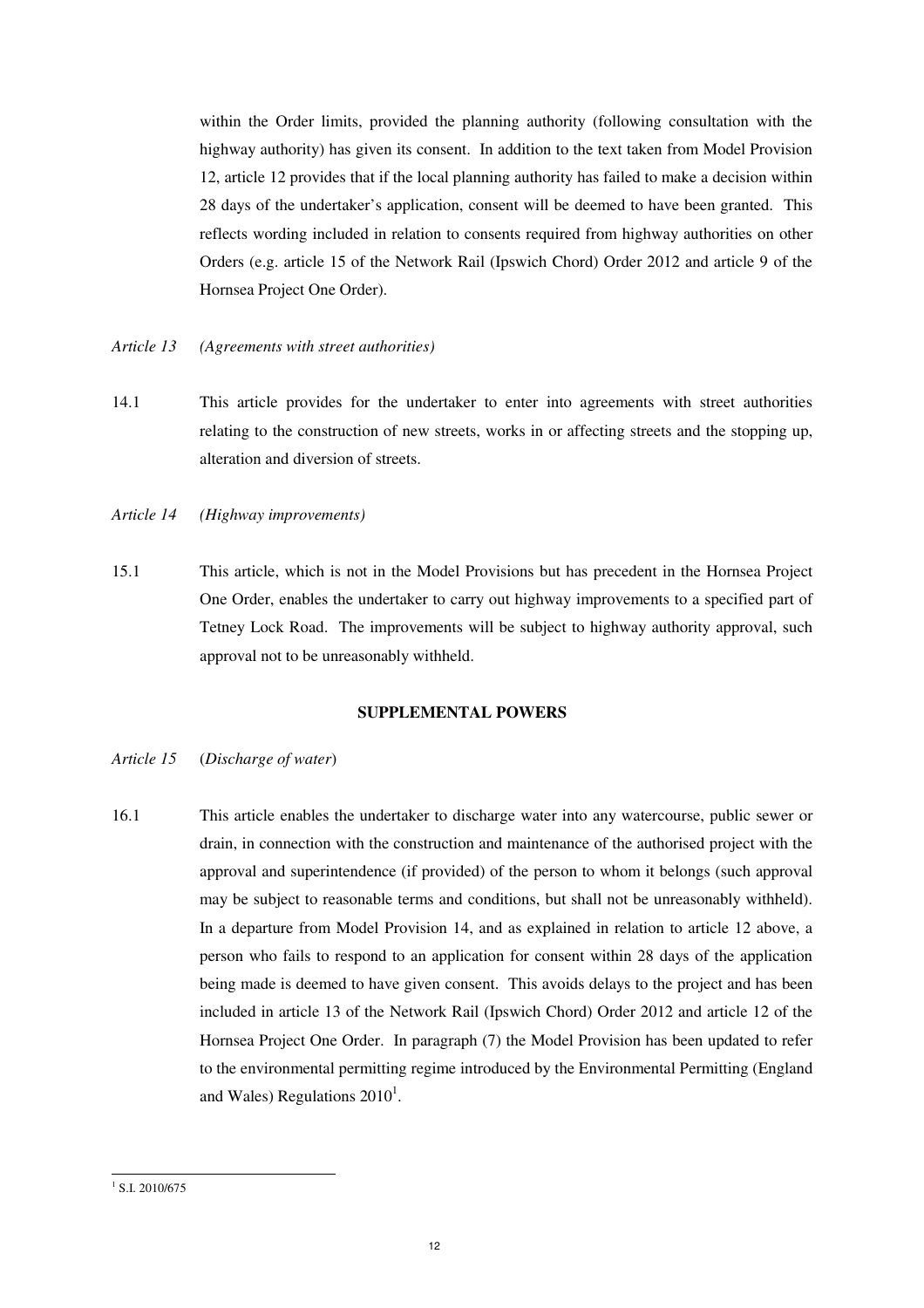16.2 Section 106 of the Water Industry Act 1991<sup>1</sup> (right to communicate with public sewers) does not apply to discharges authorised by this article but any dispute concerning a connection to or use of a public sewer is to be determined as if it were a dispute under that section.

#### *Article 16 (Protective work to buildings)*

17.1 This article permits the undertaker to carry out such protective works to buildings within the area specified in that article as it considers necessary or expedient before, during and after construction of the authorised project (up to a period of 5 years after that part of the authorised project is first opened for use). Provision is made for surveys and notice, and for the payment of compensation.

#### *Article 17 (Authority to survey and investigate the land)*

18.1 This article generally follows Model Provision 16 and confers upon the undertaker power upon notice to survey and investigate any land within the order limits which may be affected by the authorised project and to make trial holes, carry out ecological or archaeological investigations and place on, leave on and remove apparatus. Approval for the making of trial holes (which may not be unreasonably withheld) is, in the case of land located within the highway boundary, to be obtained from the highway authority, or, in the case of a private street, from the street authority. It differs from Model Provision 16 first, in that it is restricted to land within the order limits. The Model Provision applies to any land affected by the works. That wider wording would require referencing and notification of an uncertain wider area and could lead to challenge. Secondly, it provides for deemed consent from the highway authority or street authority, as appropriate. There is provision for the payment of compensation and those entering the land will be required to show their authority. This follows article 13 of the Hornsea Project One Order.

#### **POWERS OF ACQUISITION**

- *Article 18 (Compulsory acquisition of land)*
- 19.1 This article confers on Optimus Wind powers of compulsory acquisition, subject to the consent of Breesea, such consent not to be unreasonably withheld, over land required for the Project A works and the shared works or to facilitate, or which is incidental to those works and it confers on Breesea powers of compulsory acquisition, subject to the consent of Optimus Wind, such consent not to be unreasonably withheld, over land required for the Project B works and the shared works or to facilitate, or which is incidental to those works.

 $1$  1991 c.56.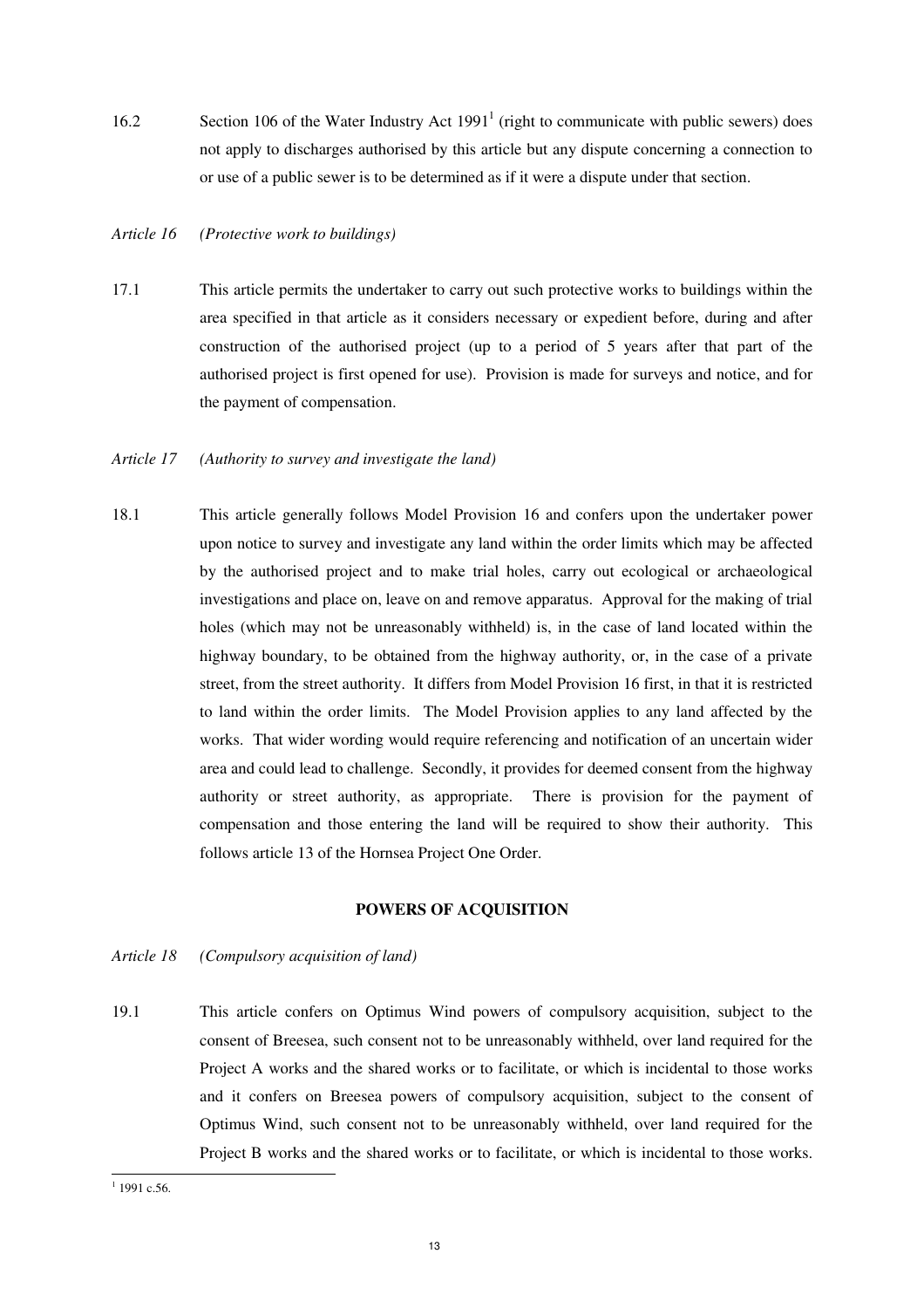Paragraph (3) provides that if the undertaker has failed to make a decision within 28 days of the undertaker's application, consent will be deemed to have been granted.

- 19.2 Paragraph (2) of Model Provision 18 has been omitted. It provides for the automatic extinguishment of any rights applying to the Order land when it is vested in the undertaker. This is inconsistent with the provisions of article 21 (private rights), which deals with the extinguishment of private rights of way. Whereas Model Provision 22 provides for extinguishment on the developer's entry onto land, Model Provision 18 provides for extinguishment only on vesting of the land. Vesting of the land may take place after the carrying out of works which conflict with the rights in question. Model Provision 22 also allows for the possibility that certain rights will not be extinguished and contains a saving for statutory undertakers.
- 19.3 It would seem to make more sense to incorporate this provision into an omnibus article applying to all private rights. This avoids having two identical provisions applying to rights of way (because Model Provision 22(2) includes rights of way). Article 21 accordingly applies to all private rights.
- *Article 19 (Compulsory acquisition of rights)*
- 20.1 This article enables the undertaker to acquire rights by the creation of new rights or the imposition of restrictive covenants. It departs significantly from Model Provision 21. The Model Provisions refer to rights described in the book of reference. It is not considered appropriate to describe such rights in the book of reference. This would not seem consistent with regulation  $7(1)(a)$  of the Applications Rules which requires the land to be identified in the book of reference which it is proposed should be subject to compulsory acquisition or rights to use land.
- 20.2 Since the limits of deviation for the Project A works and the Project B works overlap, paragraphs (1) and (2) have been drafted to require the consent of the undertaker that is not seeking to acquire rights prior to that power being exercised to ensure that there is a control mechanism in place to prevent one undertaker from acting in a way that compromises the works of the other. The consent of the other undertaker is not to be unreasonably withheld and if the undertaker has failed to make a decision within 28 days of the undertaker's application, consent will be deemed to have been granted
- 20.3 Paragraph (3) departs from the Model Provisions in providing that, in the case of the Order land specified in Schedule E (land in which only new rights etc. may be acquired), the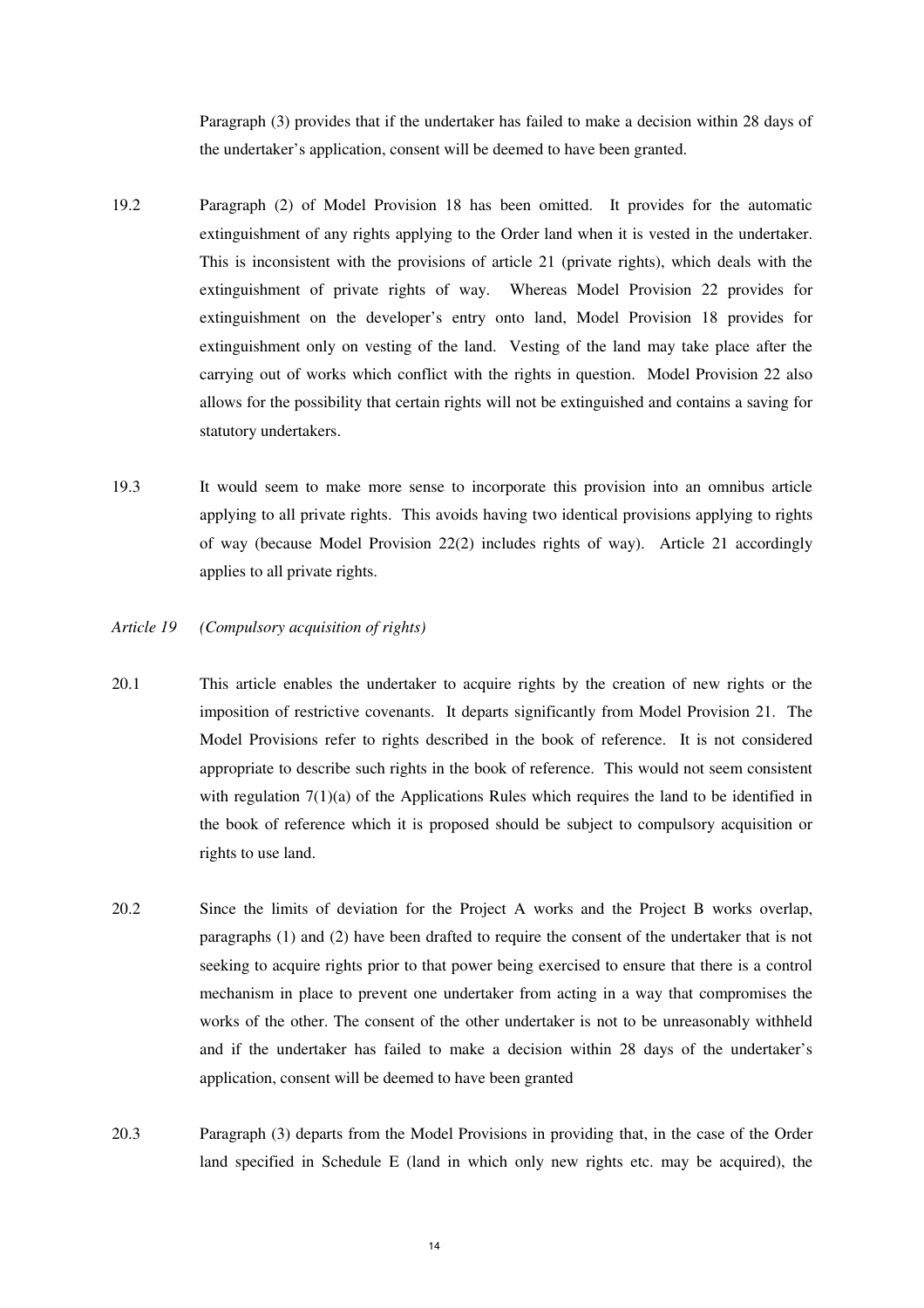undertaker may exercise the powers of compulsory acquisition conferred under articles 18 and 19 to acquire compulsorily such new rights or impose such restrictive covenants as may be required for the purpose specified in relation to that land in column (2) of Schedule E. In relation to such land outright acquisition is not required. Similar provision was included in the Network Rail (Ipswich Chord) Order 2012.

- 20.4 Paragraph (4) provides that where the undertaker needs only to acquire a right over land, it shall not be obliged to acquire any greater interest in that land.
- 20.5 It is considered that the compulsory purchase and compensation provisions under general legislation require modification in order to apply to the acquisition of new rights. The language of these provisions is prescribed in terms of the acquisition of an existing interest in land and they do not operate clearly in relation to the creation of a new right or restrictive covenant. Accordingly a new Schedule F (modification of compensation and compulsory purchase enactments for creation of new rights and restrictive covenants), which is modelled on the usual TWA Order equivalent and the provisions of the Local Government (Miscellaneous) Provisions Act  $1976<sup>1</sup>$  which apply in relation to any compulsory purchase order made by local authorities, is introduced in paragraph (5). For the purpose of section 126(2) of the Planning Act, it is considered that the relevant compensation provisions are modified only to the extent necessary to ensure that they apply properly to the acquisition of rights.
- 20.6 Paragraphs (6) and (7) are based on provisions found in the Crossrail Act 2008 and some recent TWA Orders. They provide that, with the consent of the Secretary of State, the power to acquire rights may be transferred to a statutory undertaker, in circumstances where Order land is required for the diversion or relocation of their apparatus. The dominant tenement to be benefitted by such rights is the statutory undertaking of that statutory undertaker rather than the undertaker's land, and it is therefore necessary for it, rather than for the undertaker, to acquire the rights. The costs incurred by a statutory undertaker in exercising these powers will be met by the undertaker in accordance with the protective provisions set out in Schedule L.
- *Article 20 (Time limit for exercise of authority to acquire land compulsorily)*
- 21.1 This article, following Model Provision 20, imposes a time limit of five years from the coming into force of this Order for the exercise of powers of compulsory acquisition of land.

 $\frac{1}{1}$  1976 c. 57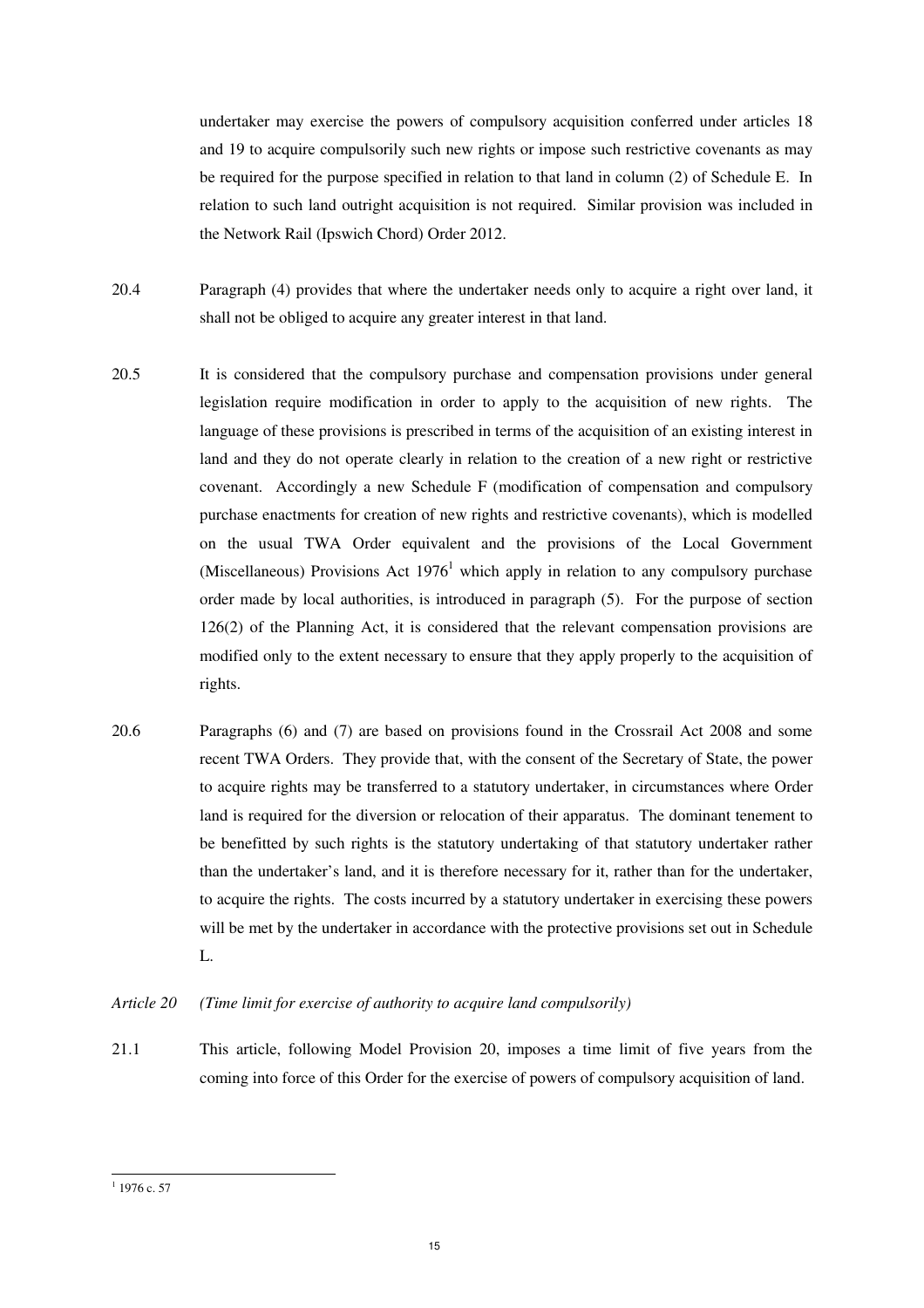#### *Article 21 (Private rights)*

- 22.1 Model Provision 22 is amended, as explained in relation to article 18, so as to apply to private rights generally and not just to rights of way. Paragraph (2) envisages that some rights may be acquired voluntarily through the grant of a lease. A reference to section 152 of the Planning Act is inserted into paragraph (4) to make it clear that the compensation payable under this article is not a new right to compensation, but is the compensation payable for injurious affection which would normally arise under section 10 of the Compulsory Purchase Act 1965, but which, in relation to a development consent order (to which section 10 does not apply), arises instead under section 152 of the Planning Act.
- 22.2 Article 21 provides that private rights over land subject to compulsory acquisition under articles 18 and 19 of the Order are not to have effect to the extent that the continuance of those rights are inconsistent with the exercise of the powers under articles 18 and 19. Paragraph (9) makes it clear that where Optimus Wind or Breesea has exercised powers under articles 18 or 19 prior to the other undertaker exercising powers under those articles in respect of the same land or rights, the rights of the first undertaker that acquired the land or rights shall continue to have effect unless the first undertaker agrees otherwise, acting reasonably.
- *Article 22 (Application of the Compulsory Purchase (Vesting Declarations) Act 1981)*
- 23.1 This article follows Model Provision 23 and gives the undertaker the option to acquire land by this method rather than through the notice to treat procedure.
- *Article 23 (Acquisition of subsoil or airspace only)*
- 24.1 This article departs from the Model Provisions to authorise the undertaker to acquire not only the subsoil in, but also the airspace over, any Order land without acquiring the whole of that land. In certain cases it may be necessary only to acquire a stratum of land above or below the surface and in the absence of article 23 the undertaker would be obliged to acquire the whole interest in the land. It follows the Model Provisions relating to the acquisition of subsoil, but extends this to the acquisition of airspace. There are precedents for this in, for example, the Glasgow Airport Rail Link Act 2007<sup>1</sup> the Network Rail (Ipswich Chord) Order 2012 and the Hornsea Project One Order.

<sup>&</sup>lt;sup>1</sup> 2007 asp1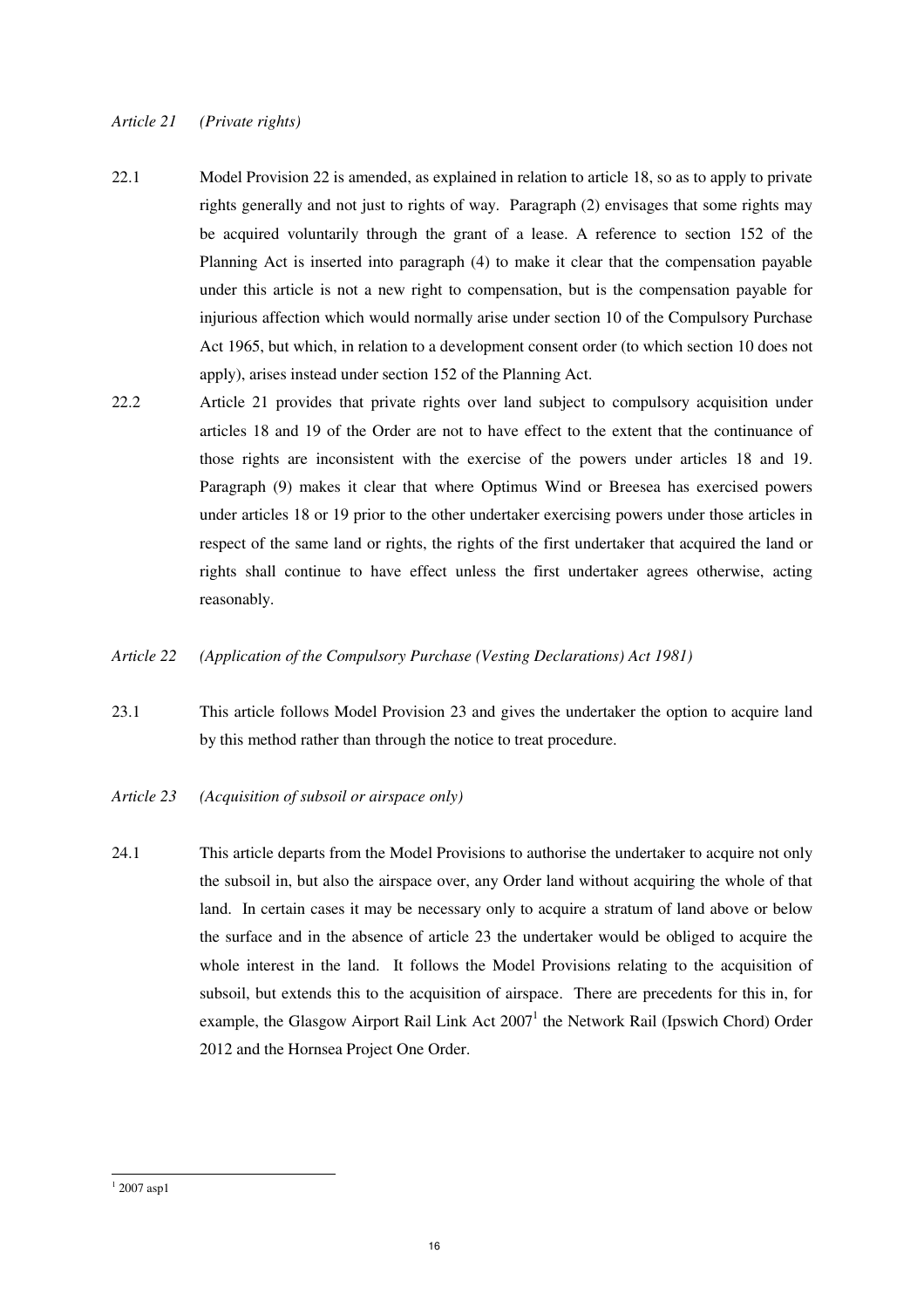#### *Article 24 (Acquisition of part of certain properties)*

- 25.1 This article, which follows Model Provision 26, provides an alternative procedure where the undertaker acquires compulsorily part only of certain types of properties subject to the right of the owner to require the whole of the property to be acquired, if part cannot be taken without material detriment to the remainder. This replaces section 8(1) of the Compulsory Purchase Act 1965 and unlike that provision sets out a process and timescales for dealing with claims of material detriment. Such provisions are usual in TWA Orders containing compulsory powers and are included in article 22 of the Network Rail (Ipswich Chord) Order 2012 and article 21 of the Hornsea Project One Order.
- *Article 25 (Rights under or over streets)*
- 26.1 This article, which follows Model Provision 27, empowers the undertaker to use the subsoil under or airspace above any street within Order limits without being required to acquire any part of the street or any easement or right in it.
- *Article 26 (Temporary use of land for carrying out the authorised project)*
- 27.1 This article enables the undertaker in connection with the carrying out of the authorised project, to take temporary possession of land listed in columns (1) and (2) of Schedule G (land of which temporary possession may be taken). Additionally to the Model Provisions, paragraph  $(1)(a)(iii)$  also provides for the powers of temporary possession to apply to any other Order land which is subject to compulsory acquisition under the Order provided the compulsory acquisition process has not begun in relation to it. This follows the approach adopted in a number of TWA Orders (e.g. the Midland Metro (Wednesbury to Brierley Hill and Miscellaneous Amendments) Order 2005<sup>1</sup> and the Network Rail (Ipswich Chord) Order 2012 as well as the Hornsea Project One Order). It allows greater flexibility in the event that following further detailed design of the works it is decided that only temporary occupation rather than permanent acquisition of land is required.
- 27.2 Paragraphs (2) and (3) introduce a power enabling the undertaker to occupy access routes temporarily to construct the authorised project, to carry out improvements to those access routes, and to access the compensation compounds, while allowing others to exercise rights over them.

<sup>&</sup>lt;sup>1</sup> S.I. 2005/927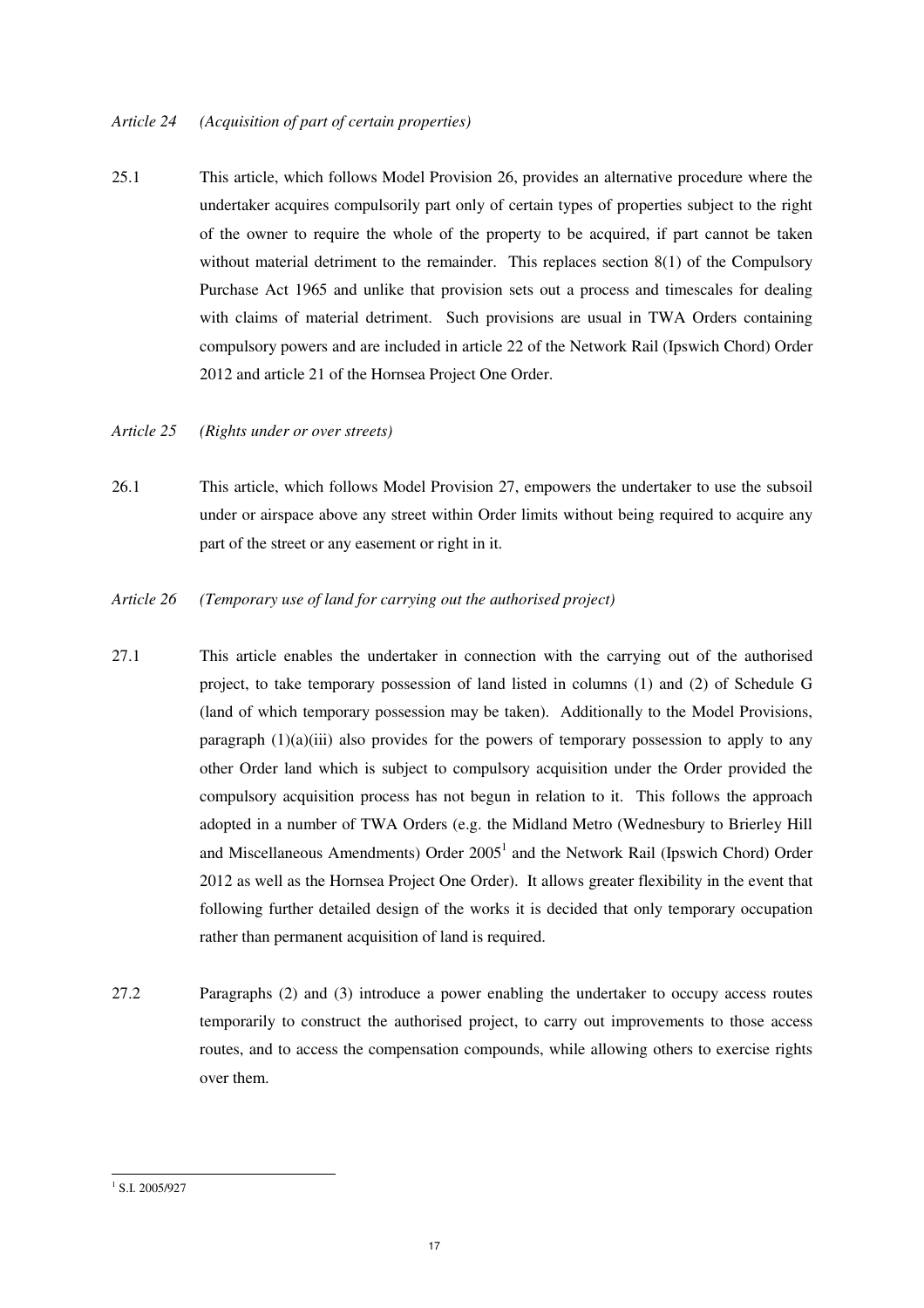- 27.3 The provisions also depart from the Model Provisions in allowing (as well as temporary works), specific works identified in Schedule G and other mitigation works to be constructed and left on the land, without a requirement for these to be removed. This would apply, for example, where mitigation is provided on behalf of the Environment Agency but the undertaker does not need to retain a permanent interest or rights in the land, and has precedent in the Network Rail (Ipswich Chord) Order 2012 and the Hornsea Project One Order. It also allows the undertaker to carry out any operations on the land, such as removing animals.
- 27.4 Paragraph (13) makes it clear that Optimus Wind may occupy land while Breesea is also in occupation of that land, and vice versa, and that either undertaker may occupy land more than once and at different times to the other undertaker.
- *Article 27 (Temporary use of land for maintaining the authorised project)*
- 28.1 This article, which follows Model Provision 29, allows the undertaker to take temporary possession of land within the Order limits for the purpose of maintaining the authorised project during a 5 year maintenance period.
- 28.2 Paragraph (12) makes it clear that Optimus Wind may occupy land while Breesea is also in occupation of that land, and vice versa, and that either undertaker may occupy land more than once and at different times to the other undertaker.
- *Article 28 (Statutory undertakers)*
- 29.1 This article authorises the undertaker to acquire land and new rights in land belonging to statutory undertakers as shown on the land plans within the limits of the land to be acquired and described in the book of reference. Paragraph (a) has adapted paragraph (a) of Model Provision 31 and combined it with paragraph (c) of that same Model Provision.
- 29.2 It differs from the Model Provisions in two other respects. First, paragraph (b) provides for the extinguishment of rights and the removal or relocation of apparatus belonging to statutory undertakers over or within Order land over which powers of outright compulsory acquisition and the acquisition of rights are exercisable. Thus it is not restricted to specific apparatus which has been shown on the land plans and described in the book of reference. In practice it is impracticable to show and describe all such apparatus.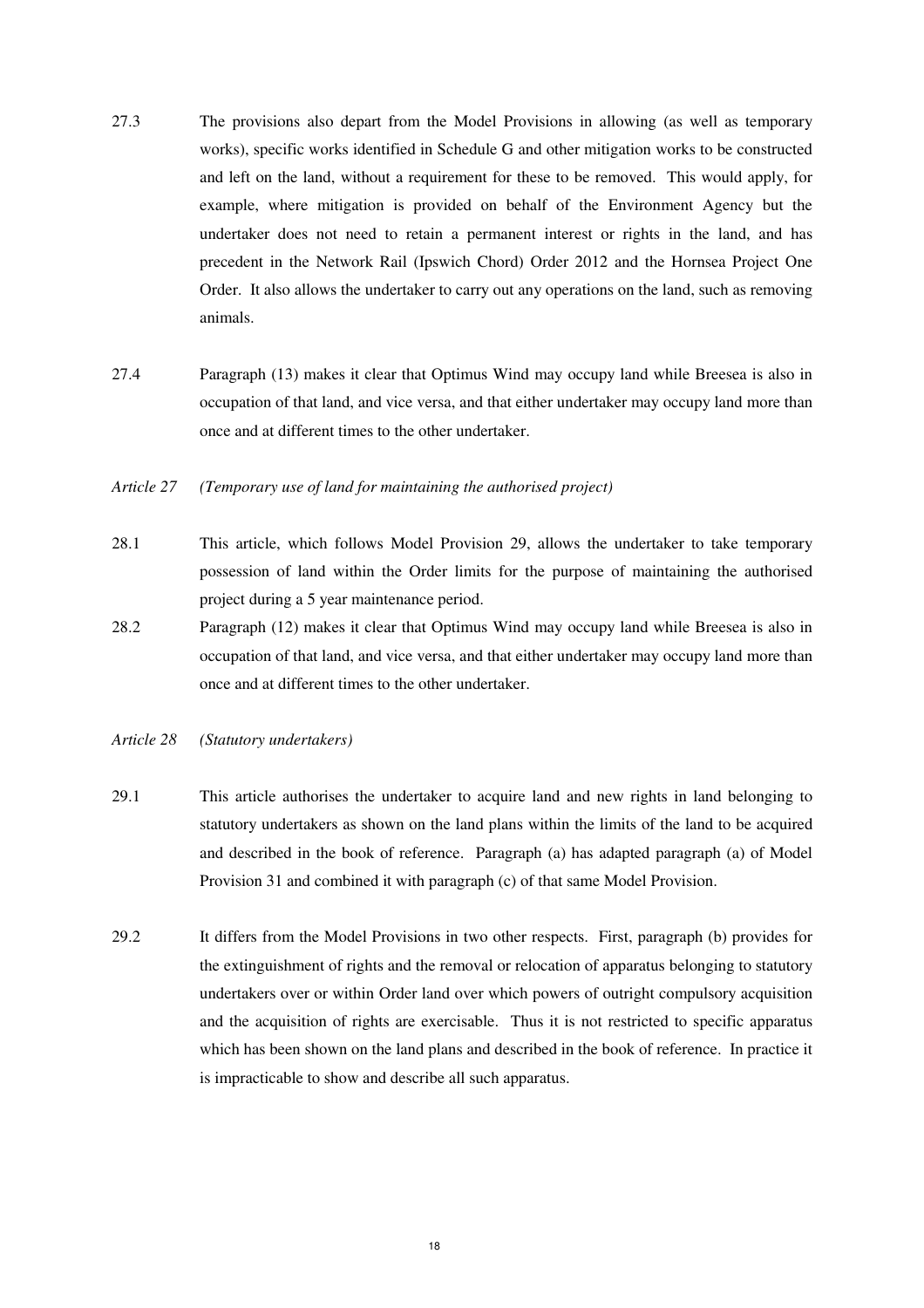- 29.3 Secondly, the power makes it unnecessary to rely on the provisions under sections 271 and 272 of the Town and Country Planning Act  $1990<sup>1</sup>$  for extinguishing rights of statutory undertakers, but means that it is necessary to establish a process for dealing with such matters. For this reason, paragraph (1) provides that the powers granted by this article will be subject to the protective provisions in the Schedule. This article has precedent in the Hornsea Project One Order.
- *Article 29 (Recovery of costs of new connections)*
- 30.1 This article, which follows Model Provision 33, provides for compensation to owners or occupiers of property where apparatus is removed in accordance with article 28 (statutory undertakers).

#### **OPERATIONS**

- *Article 30 (Felling or lopping of trees and the removal of hedgerows)*
- 31.1 This article enables the undertaker to fell or lop trees and shrubs for the purposes of preventing obstruction or interference with the authorised project and danger to the authorised project. The article contains a number of additional features to the Model Provisions. First, paragraph (1) of Model Provision 39 has been clarified by making it clear that this applies to trees within or overhanging land within the Order limits. The Model Provision has also been amended by the addition of paragraph (4) which makes it clear that this article does not overlap with article 31 (trees subject to tree preservation orders).
- 31.2 Article 30 also enables the undertaker to remove hedgerows in Order limits and this power is supported by the disapplication of both the notice requirements and the establishment of a criminal offence in the Hedgerows Regulations 1997. These requirements allow a local planning authority to object to and prohibit interference with a hedgerow. The normal exception for development permitted by a planning permission does not apply to development authorised by a development consent order and the purpose of this provision is to ensure that there is no impediment to the permitted development process. This article has precedent in the Hornsea Project One Order.

#### *Article 31 (Trees subject to tree preservation orders)*

32.1 This article allows the undertaker to fell or lop any tree within the Order limits which is subject to a tree preservation order made after a certain date. The reference to a certain date ensures that the provision will apply to trees that were only made subject to preservation

 $1\overline{1990}$  c.8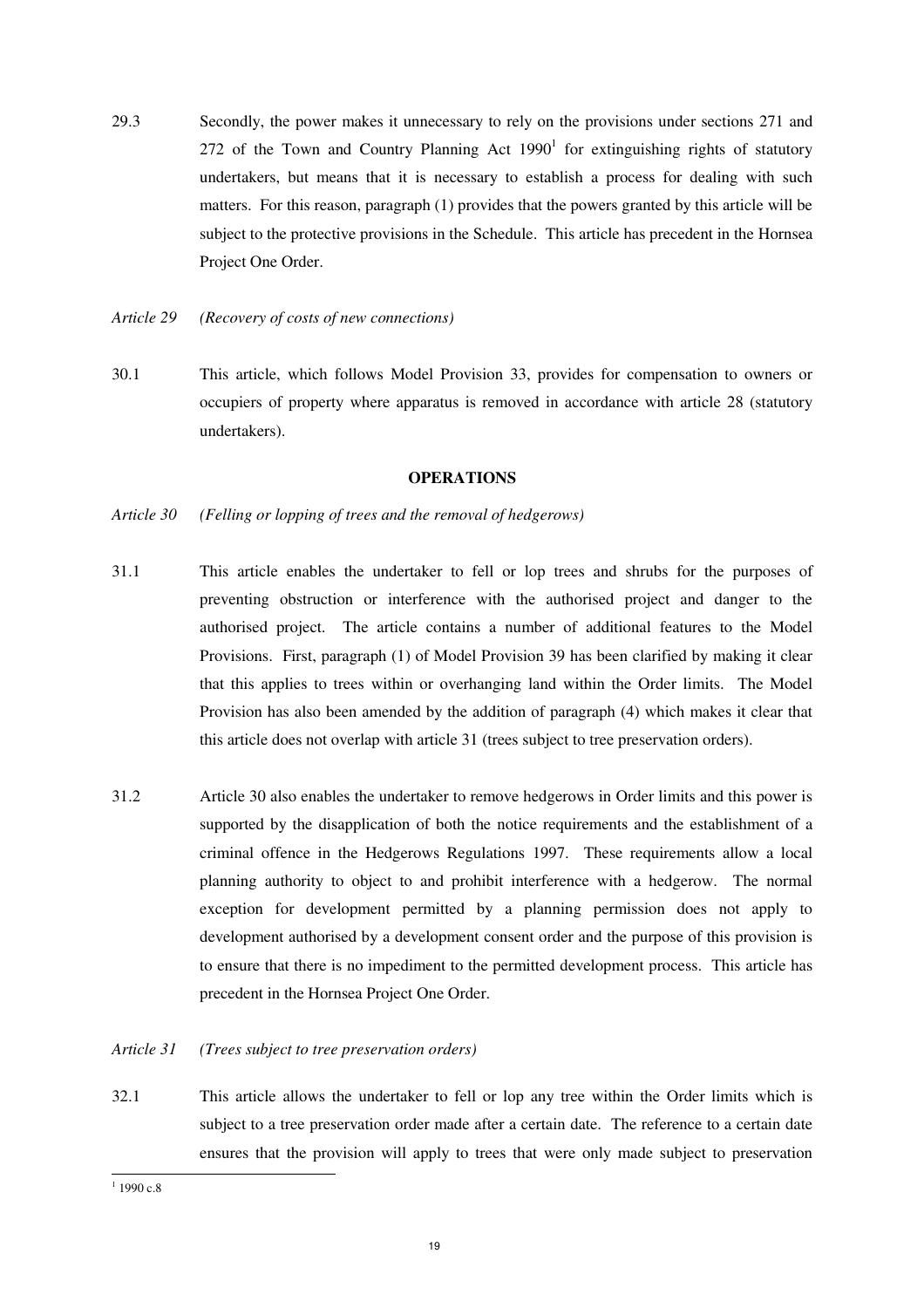orders after the application for a development consent order was prepared. This article has precedent in the Hornsea Project One Order.

#### **MISCELLANEOUS AND GENERAL**

#### *Article 32 (Operational land for the purposes of the 1990 Act)*

- 33.1 This article, which follows Model Provision 36, provides that development consent granted by this Order shall be treated as specific planning permission for the purposes of section 264(3)(a) of the Town and Country Planning Act 1990 (cases in which land is to be treated as operational land for the purposes of that Act). The purpose of this is to ensure that permitted development rights under Part 17 of Schedule 2 to the Town and Country Planning (General Permitted Development) Order 1995, will apply in relation to the land used for the purposes of the authorised development.
- *Article 33 (Procedure in relation to approvals etc under requirements)*
- 34.1 This article provides for an appeal process when further approvals are required from the planning authority under any requirements set out in Part 3 of Schedule A to the Order (there is no appeal for an approval required from the Secretary of State). It ensures that appeals will be determined by the appropriate Secretary of State in accordance with the law as it currently applies to statutory undertakers who benefit from a licence under section 6 of the Electricity Act 1989. Article 33 is not precedented in the Model Provisions, but follows what was approved in the Hornsea Project One Order. The article is sufficiently precise so that it only extends to orders, rules or regulations which make provision in relation to appeals to prevent the situation where other legislation governing how applications are made, the level of consultation to be carried out etc. could apply which may contradict specific legislation made under the Planning Act 2008.

#### *Article 34 (Abatement of offshore works abandoned or decayed)*

35.1 This article would authorise the Secretary of State to issue a written notice to the undertaker requiring the repair, restoration or removal of the authorised development where the development has been abandoned or allowed to fall into decay. This power is stated to be without prejudice to any notice served under section 105(2) of the Energy Act 2004 requiring the submission of a decommissioning scheme. This is the standard provision taken from the harbour model clauses and was also included in Transport and Works Orders for offshore wind farms as well as appearing in the Galloper Wind Farm Order 2013 and the Hornsea Project One Order.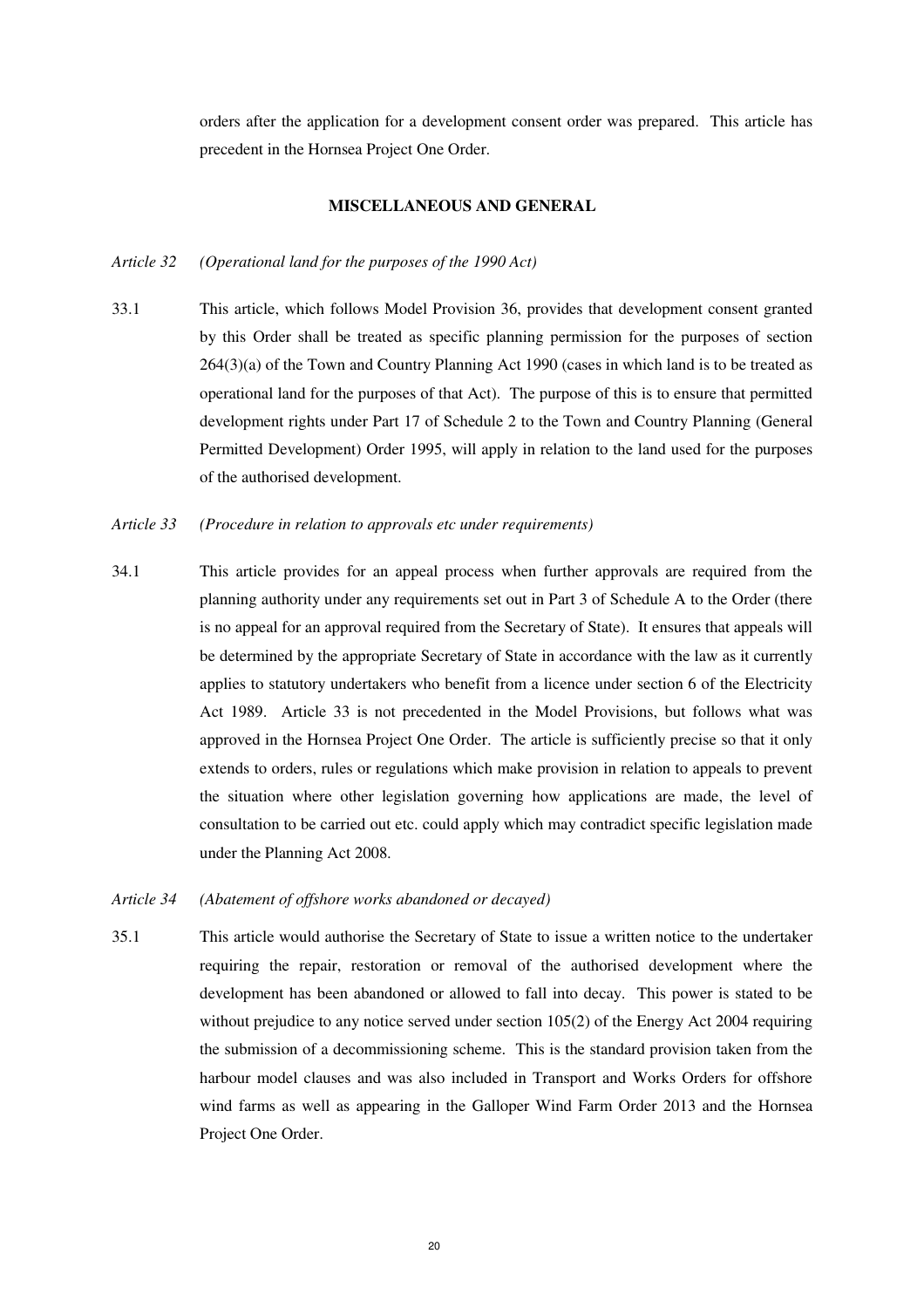#### *Article 35 (Transfer of benefit of Order)*

- 36.1 Section 156 of the Planning Act confers the right to transfer the benefit of the powers and rights of the Order automatically to whoever has for the time being the interests in the relevant land. However, reliance on section 156 is not appropriate in relation to the exercise of compulsory purchase powers for the onshore construction work.
- 36.2 In a novel provision which has precedent in the Hornsea Project One Order, the consent of the Secretary of State will only be required in the case of a transfer of the offshore electricity generating stations if the transferee is not an undertaker defined in the Order. That is because in that case the Secretary of State will already have approved the transferee as an appropriate body to construct and operate an offshore generating station. Furthermore, in the case of the electricity transmission works, i.e. the remaining offshore apparatus and the onshore connection works, Secretary of State consent is required only where the transferee is not a body licensed under section 6 of the Electricity Act 1989. Again the meaning is that any such body will already have been approved by the Secretary of State as a relevant statutory undertaker. Paragraph (1) makes clear the power to transfer part only of any of the deemed marine licences.
- 36.3 Paragraph (2) requires the Secretary of State to consult the MMO prior to granting consent to a transfer if such transfer or grant relates to the exercise of powers within the MMO's jurisdiction. Paragraph (6) sets out a procedure to be followed to ensure that the Secretary of State in all cases, and the MMO and local planning authority in cases where a transfer relates to their area of jurisdiction, are notified of transfers pursuant to this article whether or not Secretary of State approval is required. This follows article 34 of the Hornsea Project One Order.
- *Article 36 (Deemed licence under the Marine and Coastal Access Act 2009)*
- 37.1 This article provides for four deemed licences, two for Project A (one for the generating station (deemed marine licence A1) and one for the offshore transmission infrastructure (deemed marine licence A2)) and two for Project B (again, one for the generating station (deemed marine licence B1) and one for the offshore transmission infrastructure (deemed marine licence B2)). The terms for each licence are set out in Schedules H, I, J and K. The licences are required for the deposit at sea within the Order limits of the specified substances and articles and the construction works in or over the sea and/or on or under the seabed. The deemed marine licences for Project A are intended to be granted to Optimus Wind, with Breesea having the benefit of the deemed marine licences for Project B.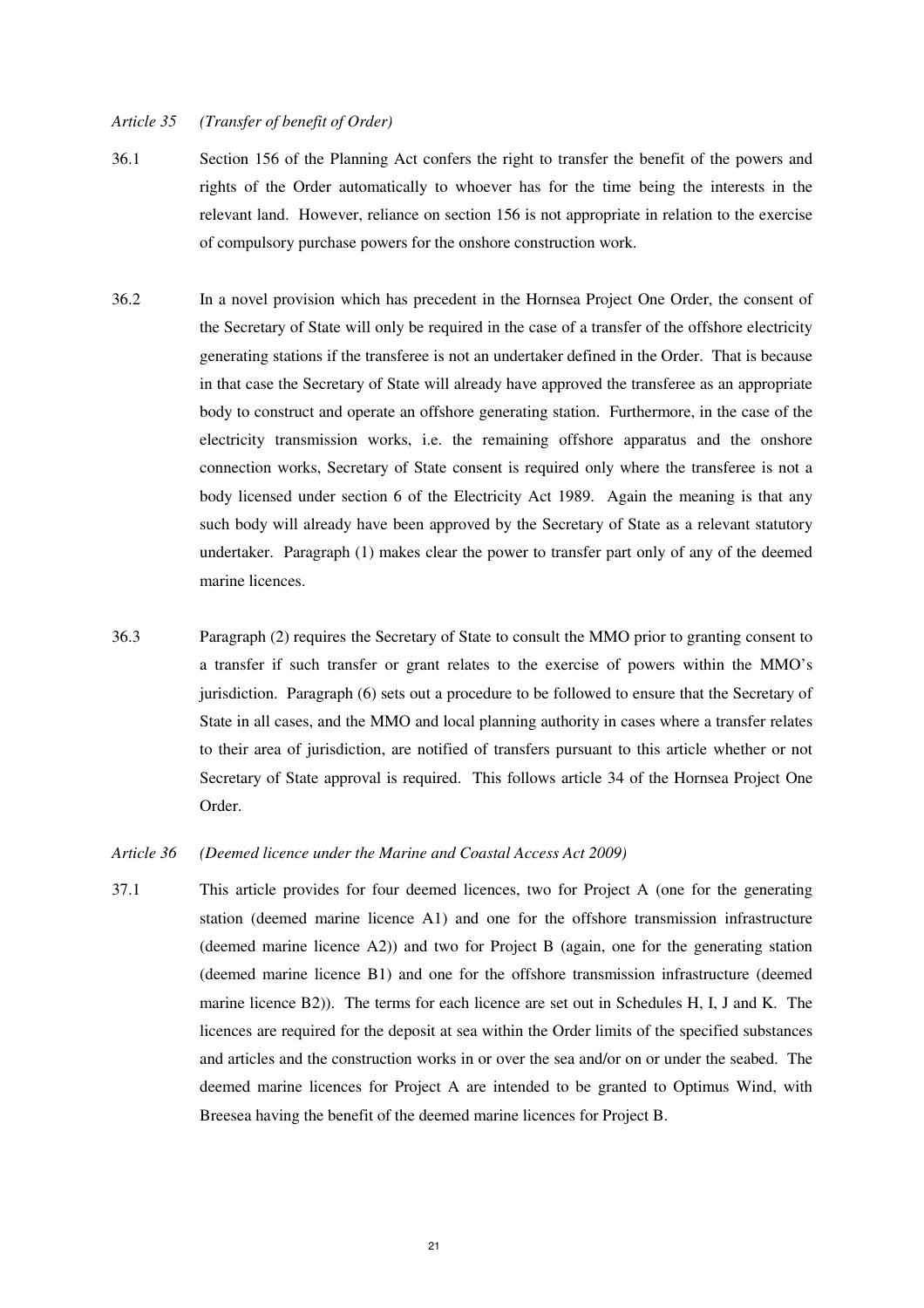37.2 The deemed marine licences have been drafted in a way that allows for maximum flexibility as to whether the development is constructed as one project (i.e. Project A only) or whether the development is built out as two projects. For example, deemed marine licences A1 and A2 permit all of the offshore infrastructure required in the event that the development is to be built out as one project so that the full capacity of 1.8 GW can be achieved as one project and in such circumstances, deemed marine licences B1 and B2 will not be required. In the event that Project A and Project B are both constructed, the deemed marine licences restrict what can be constructed across the two projects to that assessed in the Environmental Statement. In addition, there are overarching controls within Schedule A of the DCO preventing the construction of infrastructure out with what has been assessed in the Environmental Statement and what is permitted by the Order.

#### *Article 37 (Disapplication of constraints on works in the Humber)*

- 38.1 Section 9(ii) of the Humber Conservancy Act 1899 and section 6(2) of the Humber Conservancy Act 1905 preclude works being carried out beyond the river lines shown on the Humber Conservancy map. Without the removal of these statutory constraints, the undertaker would be unable to construct cables in the bed of the river. Similar provision is made in the River Humber (Upper Burcom Tidal Stream Generator) Order  $2008<sup>1</sup>$ .
- 38.2 Section 25 of the Humber Conservancy Act 1852 makes it a criminal offence to deposit, inter alia, stone, rock or other material on the river bed. This would preclude the use of protection for the marine cables. Plans for works will in any case be subject for approval by Associated British Ports under protective provisions in Schedule L.
- *Article 38 (Saving for Trinity House)*
- 39.1 This is a standard provision taken from the harbour model clauses.
- *Article 39 (Crown rights)*
- 40.1 This article, taken from other Transport and Works Orders for offshore wind farm developments and included in the Hornsea Project One Order, is designed to protect the Crown's position in relation to its own estates, rights, powers, privileges, authorities and exemptions and ensure that the Crown's written consent is required where any land, hereditaments or rights are to be taken, used, entered or interfered with as a result of granting of the Order.

 1 S.I. 2008/969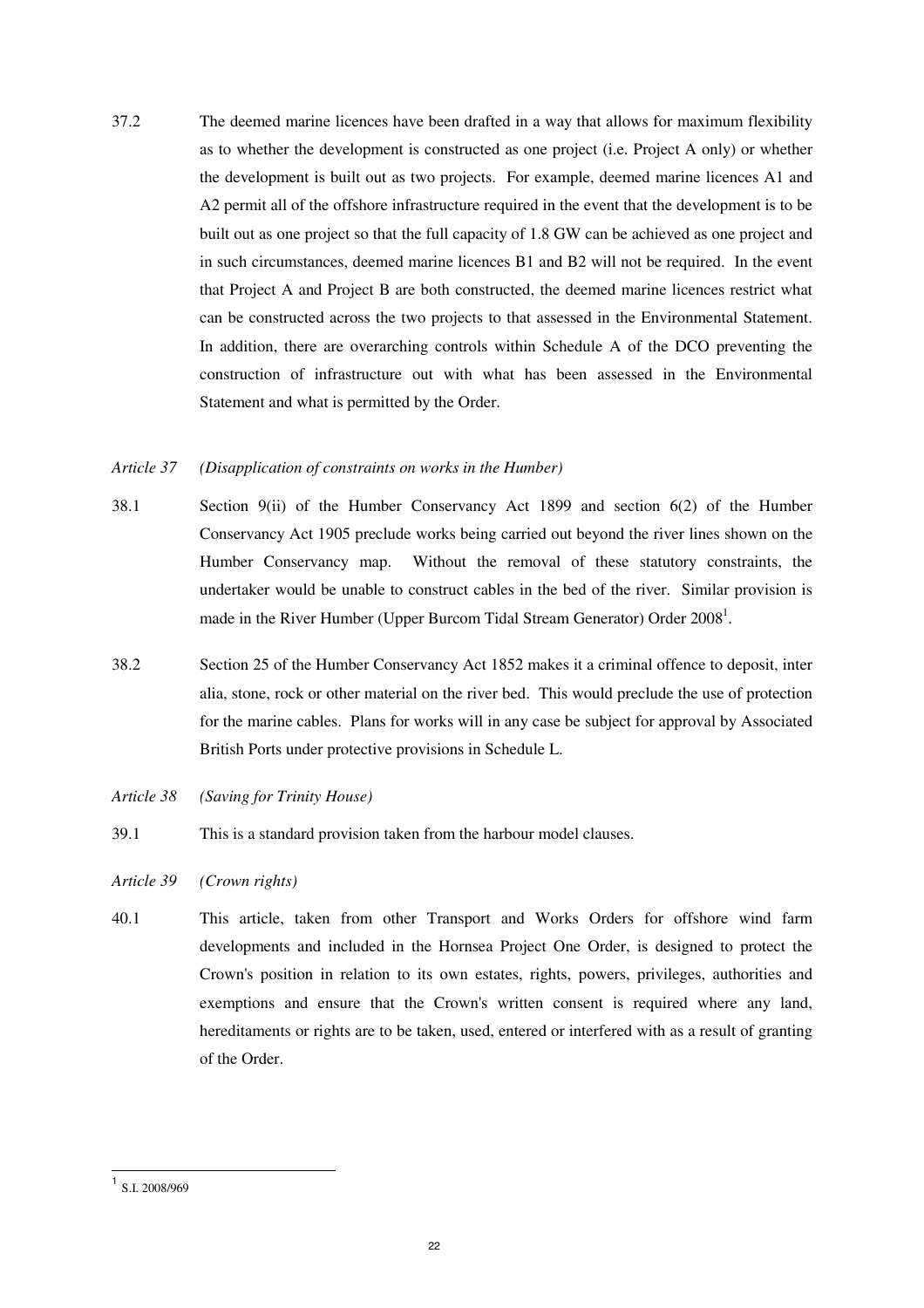#### *Article 40 (Certification of plans etc)*

- 41.1 This article requires the undertaker to submit copies of the documents, plans and sections referred to in the Order to the decision-maker, for certification as true copies following the making of the Order.
- *Article 41 (Protection of interests)*
- 42.1 This article gives effect to the protective provisions in Schedule L.

#### *Article 42 (Arbitration)*

43.1 This article makes provision for any dispute arising under the provision of the Order, and unless otherwise agreed between the parties, to be settled by arbitration. These will include circumstances where the agreement of the relevant local authority is needed and cannot be reached. It does not apply to approvals under the requirements, which are dealt with separately under article 33 (Procedure in relation to approvals etc under requirements).

#### **SCHEDULES**

#### *Schedule A – Part 1 (Authorised project)*

- 44.1 Part 1 of the Schedule describes the authorised development comprising the numbered works. There will be one wind farm area with a total overall capacity of up to 1,800 MW. The location of the wind turbines within the wind farm area has not been fixed, but each of them will be constructed in accordance with design parameters which are set out in the requirements in Part 3 and in the Environmental Statement.
- 44.2 The project parameters are at a level of sufficient detail to enable a proper assessment of the likely environmental effects on a worst-case scenario. This approach is consistent with the "Rochdale Envelope" and the developer has had regard to the Planning Inspectorate's ("PINS") advice note nine "Using the Rochdale Envelope". Flexibility is required so as to ensure that the undertaker can take advantage of new developments and emerging products in the market for offshore wind turbine generators and other equipment. The potential ability to exploit these prospective factors (and take advantage of any cost benefits) makes it easier to attract equity investment and access debt funding in a competitive international market.
- 44.3 The approach differs from advice note nine in not specifying a minimum number of turbines. A minimum number does not need to be imposed as a requirement to ensure that the project exceeds the nationally significant infrastructure project threshold of more than 100 MW for an offshore generating station since that threshold turns on what the project's capacity is expected to be at the point of application and consent. While a lower figure may in theory be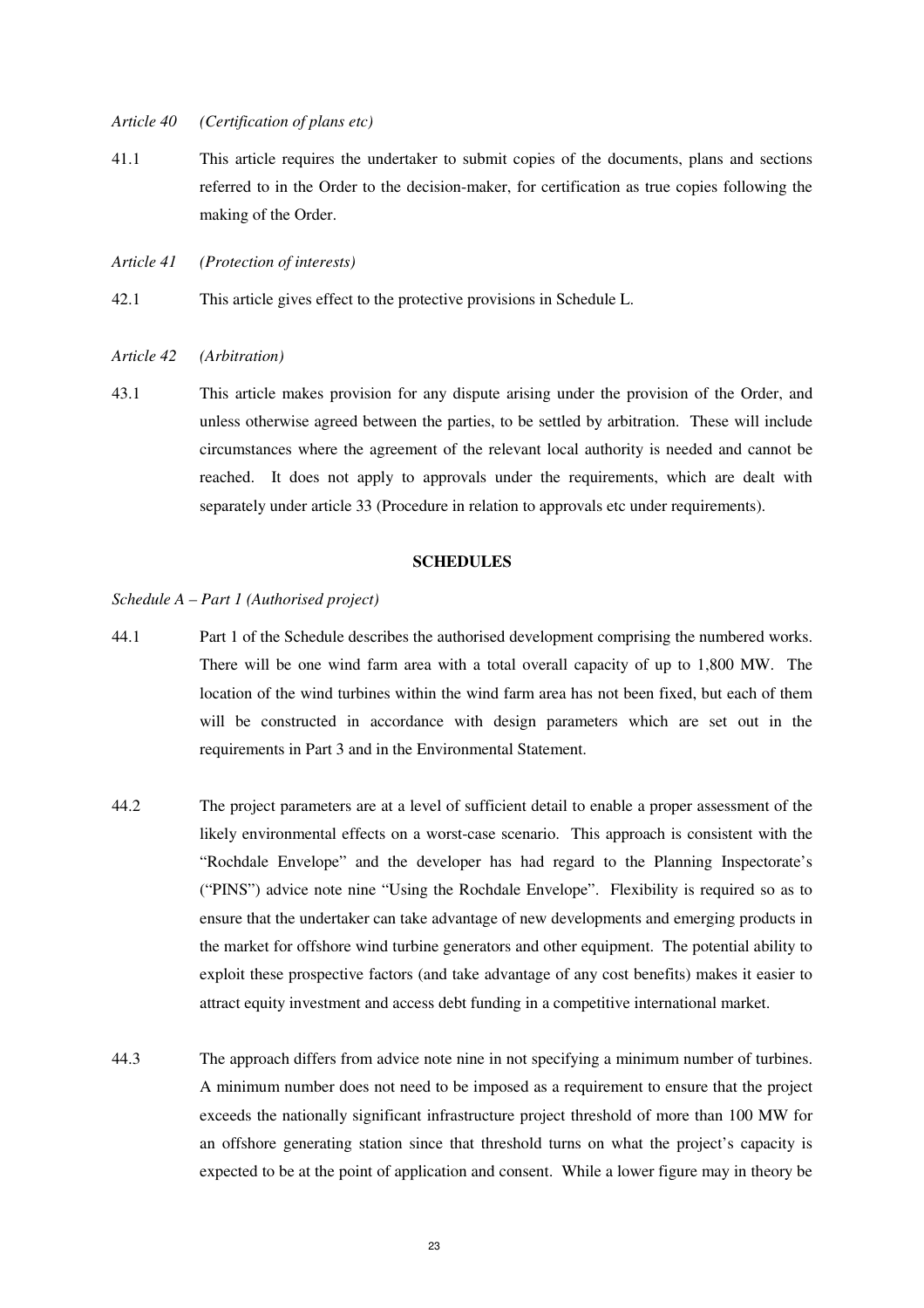constructed once the turbine nameplate capacity has been decided and the scheme design optimised after the grant of consent, there is currently no reasonable basis to suppose that the capacity constructed will be 100 MW or less.

- 44.4 A minimum number is arguably unreasonable. If a developer chooses to utilise only part of its potential capacity it will do so for commercial and/or technical reasons. There is no reason to impose such a requirement for environmental impact assessment considerations. It would also run counter to the principle that less than the full extent of a consent can lawfully be constructed, provided what is constructed is in accordance with the requirements of the consent.
- 44.5 The remaining issue is whether a minimum number of turbines is needed to address a concern raised in advice note nine that the project parameters are not "so wide ranging as to represent effectively different schemes." The project is defined by the Order limits, the nature of the development (i.e. an offshore wind farm with associated grid connection infrastructure) and the maximum 1,800 MW capacity. Whilst there are potentially significant variations in turbine numbers, this is inherent in a project of this type. Numerous large scale consents have been granted under the Electricity Act 1989 without a minimum number of turbines being specified.
- 44.6 The works are described in such a way as to allow flexibility as to whether they form one or two wind generating stations together with the required associated development, this means that for each of Project A and Project B the Order permits the maximum assessed infrastructure to be constructed in Project A and in Project B within the same limits of deviation so that in the event that only one project is built, the full capacity of 1.8 GW can be achieved within the order limits. This is subject to restrictions that limit the infrastructure that can be constructed in the event that both Projects A and B are built to the maximum parameters assessed in the Environmental Statement.
- 44.7 Work Nos. 1A and 1B each allow for the construction and operation of up to 360 turbines however this is subject to paragraph 3 which states that the combined total of wind turbines constructed within Work Nos. 1A and 1B must not exceed 360. This therefore permits flexibility in how the development is built out (i.e. if 300 wind turbines are constructed as part of Work No. 1A then Work No. 1B will be limited to constructing a maximum of 60 wind turbines). Work Nos. 1A and 1B also include a combined total of up to two offshore accommodation platforms.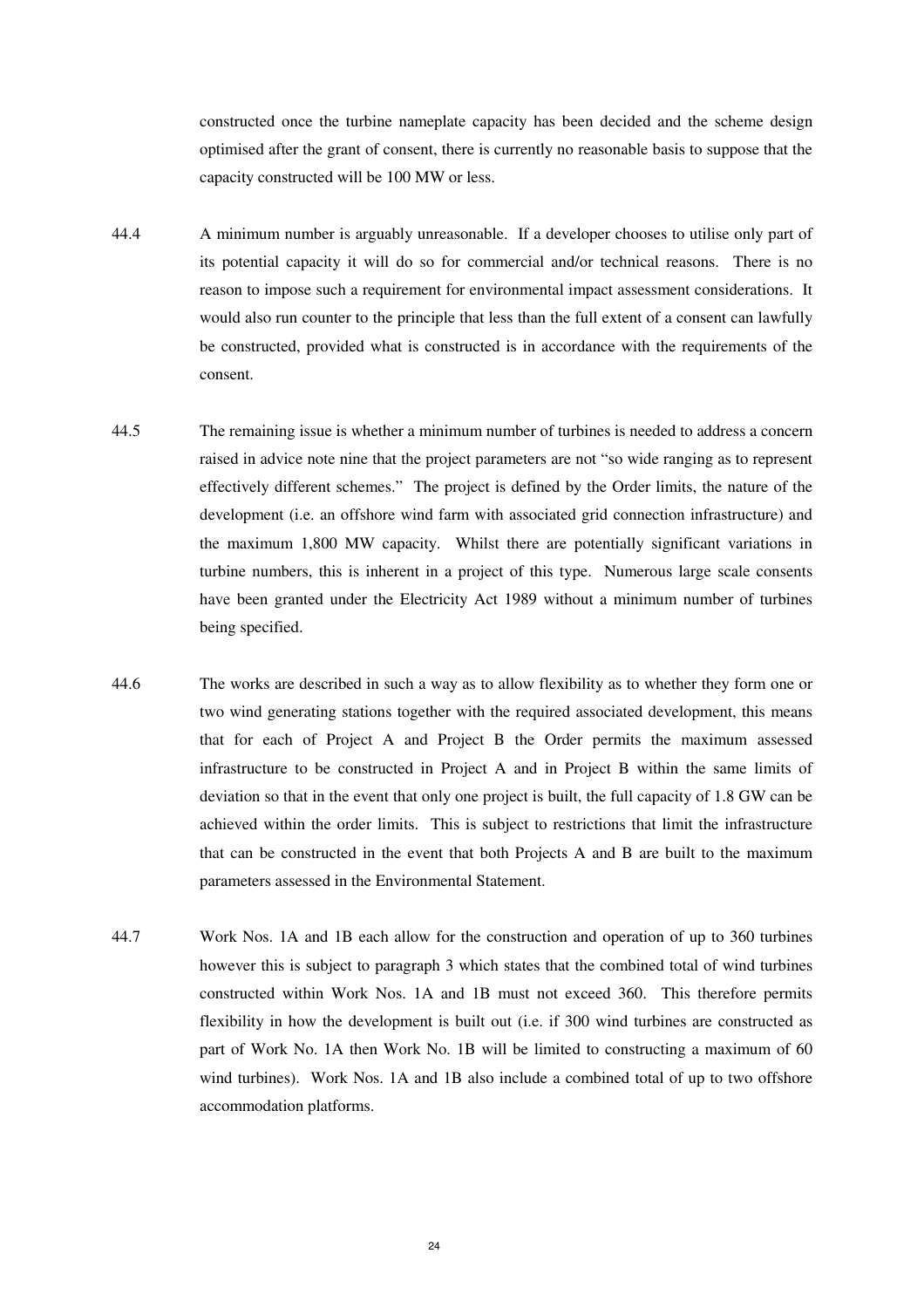- 44.8 In addition, the Order makes provision for overlapping limits of deviation for Work Nos. 1A and 1B (i.e. Work Nos. 1A and 1B may be constructed anywhere within the wind farm area).
- 44.9 Within the wind farm area there will also be up to six offshore HVAC collector substations and (if the mode of transmission is HVDC) up to two offshore HVDC converter substations. As with Work Nos. 1A and 1B, the Order makes provision for each of Work Nos. 2A and 2B to include the maximum number of offshore HVAC collector and HVDC converter substations permitted under the order subject to paragraph 6 which limits the combined total number of substations that can be built within the two Work Nos. The limits of deviation for Work Nos. 2A and 2B overlap with Work Nos. 1A and 1B (i.e. the works can be constructed within the wind farm area).
- 44.10 There will also be a network of electrical circuits connecting the structures within the wind farm area with each other so as to be able to ensure maximum flexibility of operation.
- 44.11 The Order provides for two modes of electricity transmission, HVAC and HVDC. The undertaker is not yet in a position to determine which mode should be adopted for each project – both have therefore been assessed for their environmental impact. The choice of technology will affect the infrastructure to be constructed. HVAC technology will require the construction of up to two offshore reactive compensation substations at sea (Work Nos. 3A and 3B) to limit electricity losses which occur during transmission by the HVAC mode. If HVDC technology is adopted the onshore electrical transmission station(s) (i.e. Work Nos. 8A and/or 8B which will be required for the purposes of both modes of technology) will need to include facilities to convert the current for connection to the National Grid.
- 44.12 Work Nos. 4A and 4B consist of the marine connection between either the offshore HVAC collector substations via the offshore reactive compensation substation(s) if the mode of transmission is HVAC, or the offshore HVDC converter substation(s) if the mode of transmission is HVDC, and a foreshore connection (Work Nos. 5A and 5B). The limits of deviation for Work Nos. 4A and 4B overlap with one another to allow for maximum flexibility in the location within the cable route corridor of the electrical transmission circuits required for Project A and Project B. Only the principal co-ordinates have been set out for Work Nos. 4A and 4B. This is because the area of Work Nos. 4A and 4B is a large and complicated area and to list all the co-ordinates for these works in the Order would unacceptably extend the number of pages of the Order. The full co-ordinates are shown on the works plans and the descriptions of Work Nos. 4A and 4B cross refer to these coordinates thereby enabling the limits to be identified with accuracy.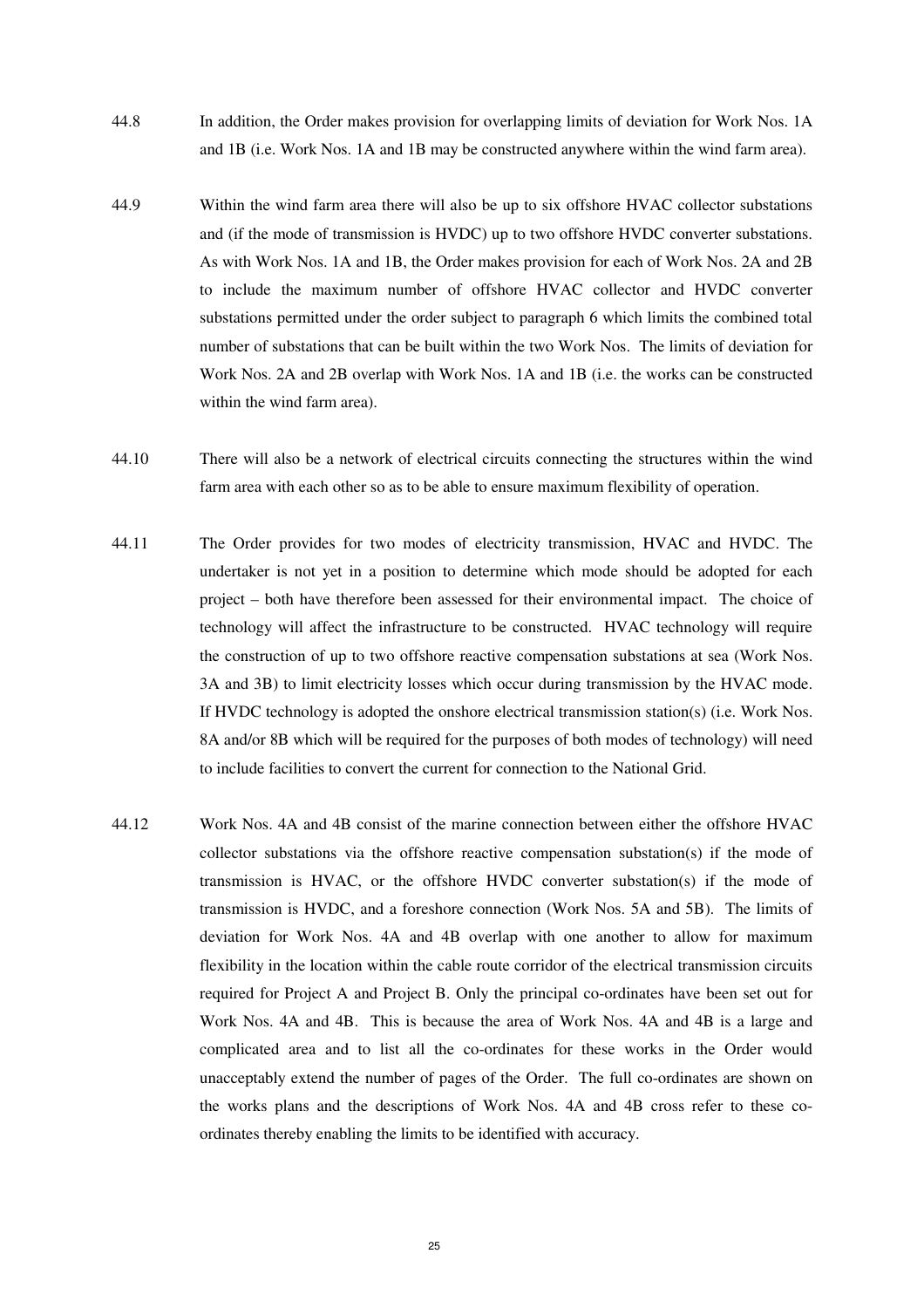- 44.13 Work Nos. 5A and 5B include cable crossing works and crossing works under the existing sea wall. The electrical circuits will then terminate at up to eight underground transition joint bays (Work Nos. 6A and 6B) from which the electricity will be transmitted by underground cables (Work Nos. 7A and 7B) to the electrical transmission station(s) which comprise Work Nos. 8A and 8B. The electricity will then be transmitted to the National Grid (Work Nos. 9A and 9B). The connection is above ground within the National Grid substation, but is below the threshold requiring it to be a nationally significant infrastructure project.
- 44.14 Work No. 10 is construction work to upgrade on a permanent basis an existing access road linking the substation to the public highway.
- 44.15 The Order also includes provision for ancillary works as set out in Part 2 of Schedule A.

#### *Schedule A – Part 3 (Requirements)*

- 44.16 Part 3 of the Schedule sets out certain requirements that the undertaker must meet in relation to the continuation and operation of the authorised project. These requirements take a similar form to planning conditions. They are based on those contained in Schedule 4 of the Model Provisions, but since these are necessarily general and are not designed to cover marine developments they have been significantly modified. Model provisions which are not relevant to the project have been omitted.
- 44.17 Requirement 1 *(Time limits)*

Imposes a time constraint of 5 years on the undertaker's ability to begin to construct the works starting from the date of the Order.

44.18 Requirement 2 (*Detailed design parameters)*

Sets out the detailed design parameters within which the authorised development must be constructed. It restricts the dimensions of the onshore and offshore apparatus and provides for cables to be buried. This follows the approach in the Kentish Flats Extension, the Galloper Wind Farm and the Hornsea Project One Orders rather than the Model Provisions.

The offshore parameters are measured from lowest astronomical tide ("LAT") rather than from mean high water springs ("MHWS") in the Order which differs from the approach taken in the Hornsea Project One Order. This is because all surveys and engineering work carried out offshore for Hornsea Project Two reference LAT and for consistency this has been carried into the Environmental Statement and other environmental literature and therefore it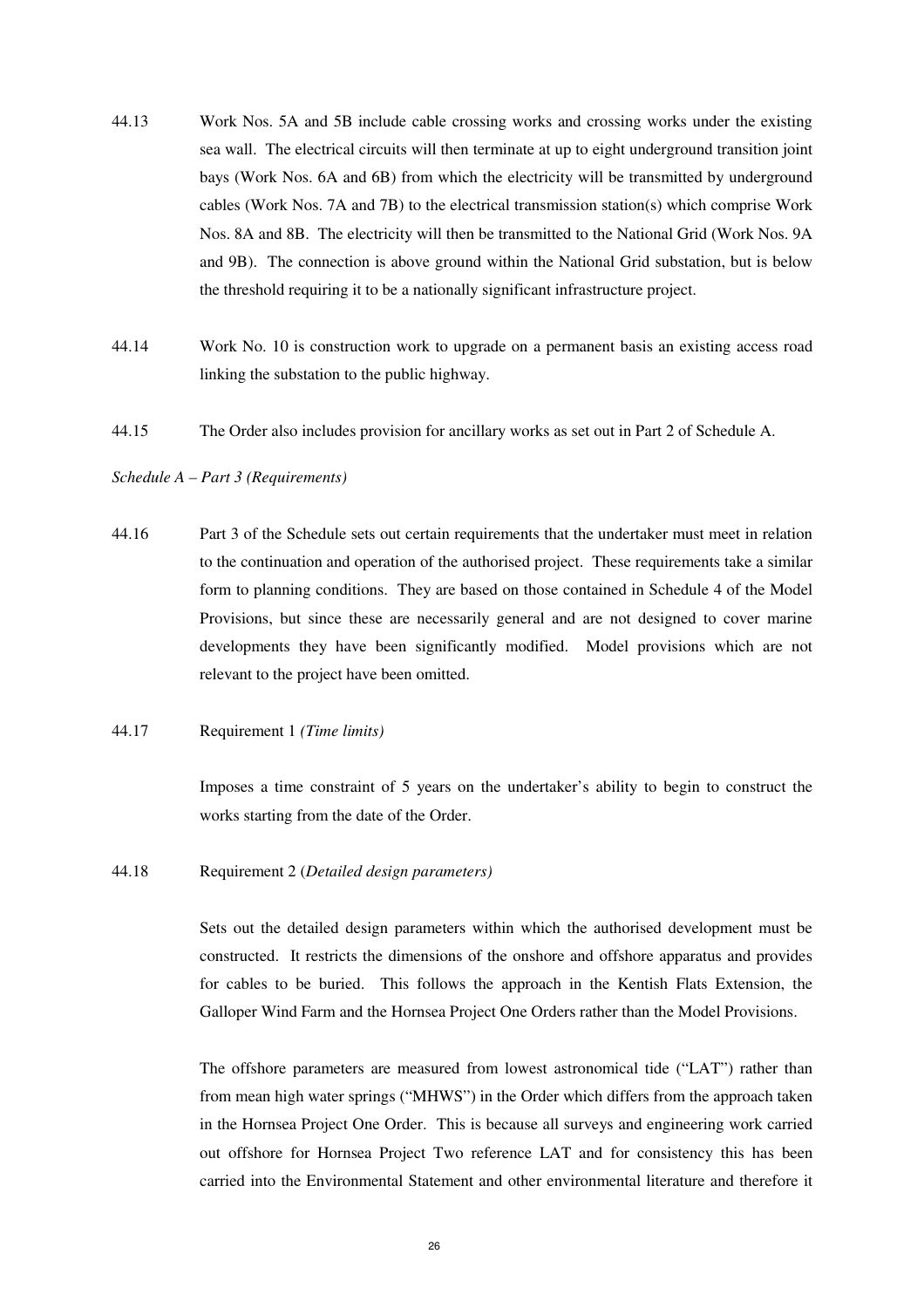makes sense that LAT is the unit referenced in the Order. The International Hydrographic Office use LAT as the international standard datum for water depths and the UK Hydrographic Office use it as their "chart datum". LAT is therefore now the industry best practice datum for all water depth data. The use of a single industry standard datum for all water depth information minimises the risk of mistakes being made due to errors in or inconsistencies in conversion between datums or neglecting to correctly convert from one datum to another. The difference between LAT and MHWS varies across the Hornsea Zone: on the western side of the Hornsea Zone MHWS is 5m above LAT, whereas on the eastern side the difference is only 2.5m.

44.19 Requirement 3

Not used.

#### 44.20 Requirement 4 (*Colour and lighting* )

Places restrictions on the colouring of offshore apparatus and requires lighting arrangements to be as prescribed in legislation or as directed by the Civil Aviation Authority or the Secretary of State for Defence. This follows the approach in the Kentish Flats Extension, the Galloper Wind Farm and Hornsea Project One Orders rather than the Model Provisions. The requirement goes further than the Kentish Flats and Galloper Orders in conferring a power of direction on the Defence Secretary which has precedent in the Hornsea Project One Order.

#### 44.21 Requirement 5 (*Foundation method*)

Limits the foundation method which can be used to install offshore apparatus. Requirement 5 also includes foundation parameters applicable to the different types of offshore infrastructure. This requirement is not based on the Model Provisions. The purpose of this requirement is to ensure that the authorised development is within the parameters assessed within the Environmental Statement.

#### 44.22 Requirement 6 (*Archaeology landward of mean low water springs*)

Provides no part of the works above mean low water level shall commence until a scheme of archaeological investigation has been agreed with the relevant local planning authority. Any archaeological works must be carried out in accordance with the approved scheme. This has precedent in the Hornsea Project One Order and broadly follows the Model Provisions with amendments necessary to reflect the abolition of the Infrastructure Planning Commission.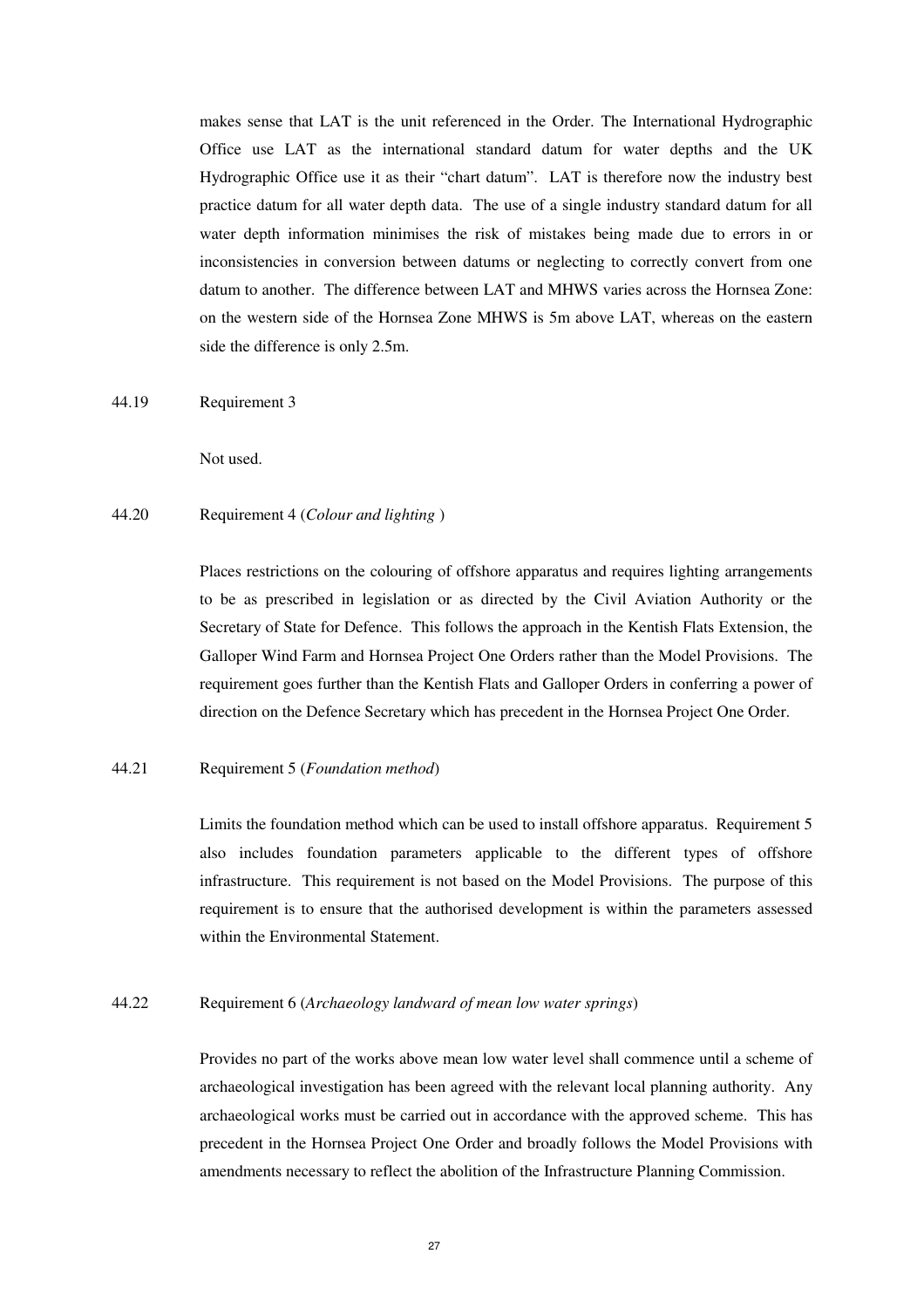#### 44.23 Requirement 7 (*Ecological management plan landward of mean low water springs*)

Provides that no part of the works above mean low water level shall be carried out until a written ecological management plan for the relevant works based on the outline ecological management plan and reflecting the surveys and mitigation measures in the Environmental Statement has been approved by the relevant planning authority after consultation with the Environment Agency and Natural England and to the extent that the plan relates to the intertidal area, the MMO. The scheme must be implemented as approved. It follows Model Provision 17 and has precedent in the Hornsea Project One Order.

#### 44.24 Requirement 8 (*Code of construction practice*)

Provides that the relevant works shall not commence until a code of construction practice for the works (based on the outline code of construction practice) has been submitted to and approved by the relevant local planning authority. It must be implemented as approved. It is based on Model Provision 18 and has precedent in the Hornsea Project One Order.

#### 44.25 Requirement 9 (*Landscaping*)

Requires a written landscape scheme to be approved by the relevant local planning authority. The scheme must include the relevant landscaping information set out in the outline landscape scheme and management plan as well as including details of certain additional specified matters. Provision is made for variations to the plan to be agreed with the local planning authority although any variations must comply with Requirement 20. It is based on Model Provision 7 and has precedent in the Hornsea Project One Order.

#### 44.26 Requirement 10 (*Implementation and maintenance of landscaping*)

Requires landscaping works to be carried out in accordance with the written landscape scheme provided for in requirement 9. Trees or shrubs which die or are damaged must be replaced in the first available planting season with an equivalent tree or shrub to that originally planted. Requirement 10 is based on a combination of Model Provisions 8 and 9 and has precedent in the Hornsea Project One Order.

#### 44.27 Requirement 11 (*Decommissioning)*

Requires a decommissioning programme to be agreed with the Secretary of State prior to construction of the offshore apparatus. The wording allows for the possibility that a notice under section 105(2) of the Energy Act will be issued at the same time as the Order, which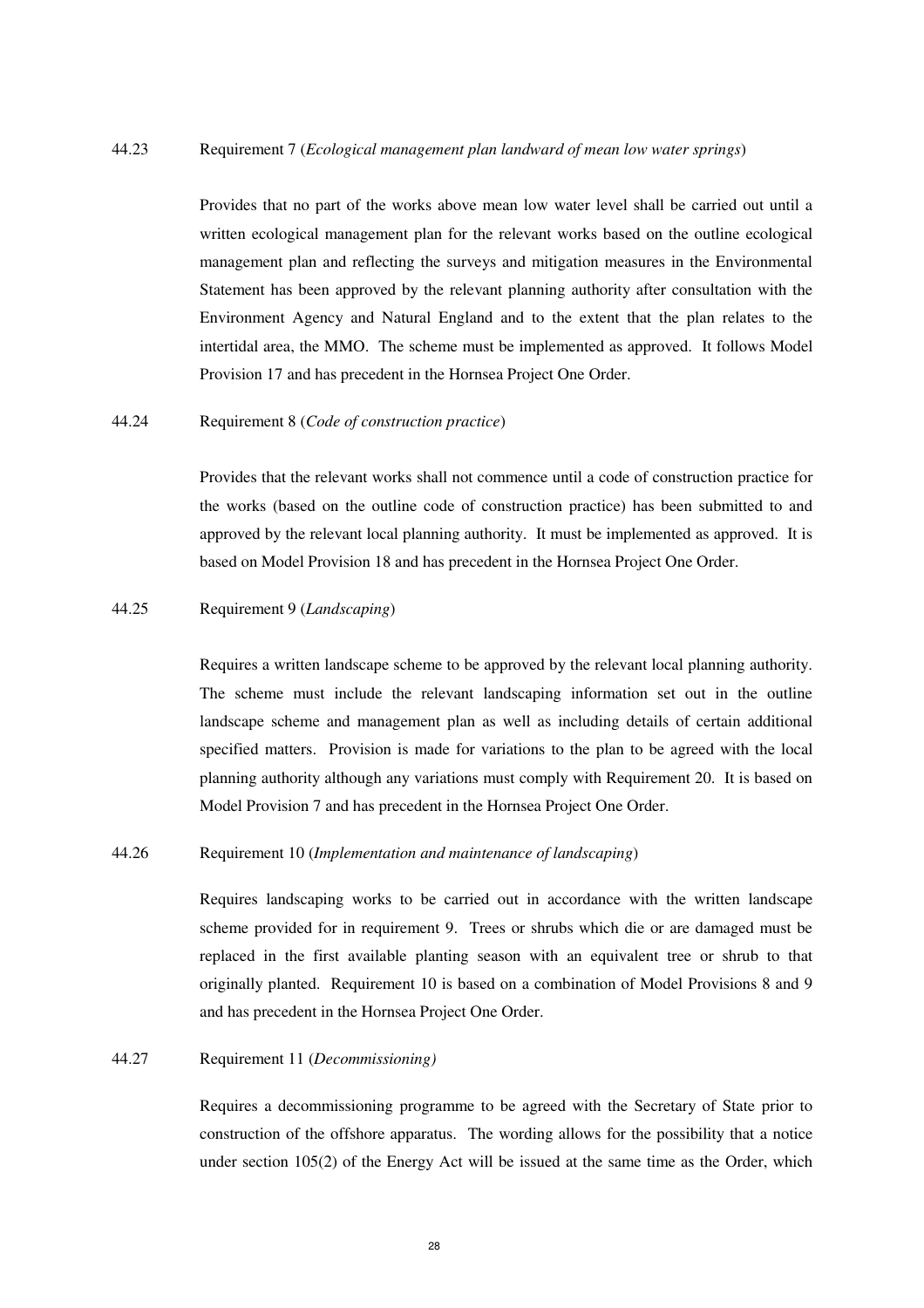has been the practice of the Secretary of State in relation to Electricity Act consents. This provision is not based on the Model Provisions, but has precedent in the Hornsea Project One Order.

#### 44.28 Requirement 12 (*Highway accesses*)

Requires approval from the relevant local planning authority for the undertaker's proposals for the design and layout of vehicular means of access covering defined sections of the onshore authorised development. It differs from the equivalent model requirement in that it does not require written details of the siting of accesses to be approved, since article 12 itself does this. It also leaves out provision for an Access Management Scheme on the basis that the highway authority has extensive approval powers for all individual access arrangements rendering a general access management scheme unnecessary and construction traffic routes will be addressed in the Code of Construction Practice. This provision follows Requirement 11 in the Hornsea Project One Order.

#### 44.29 Requirement 13 (*Contaminated land and groundwater*)

Requires the undertaker to prepare a written contamination scheme to be approved by the relevant local planning authority after consultation with the Environment Agency and, to the extent that the plan relates to the intertidal area, the MMO. The scheme must include an investigation and assessment report identifying the extent of contamination and any remedial measures to be taken together with a management plan setting out long-term measures. Trenchless technique operations can only be carried out if the scheme includes a risk assessment demonstrating that they will not cause an unacceptable risk to groundwater quality. Remediation must be carried out in accordance with the scheme. This provision follows Requirement 12 of the Hornsea Project One Order.

#### 44.30 Requirement 14 (*Surface water drainage*)

Requires approval from the relevant local planning authority for a surface water scheme before the electrical transmission station can be constructed which follows the Hornsea Project One Order.

#### 44.31 Requirement 15 (*Colour and detailed design approval – electrical transmission stations)*

The onshore electrical transmission stations must be coloured using one or more of six specified colours unless the local planning authority otherwise agrees. More generally, the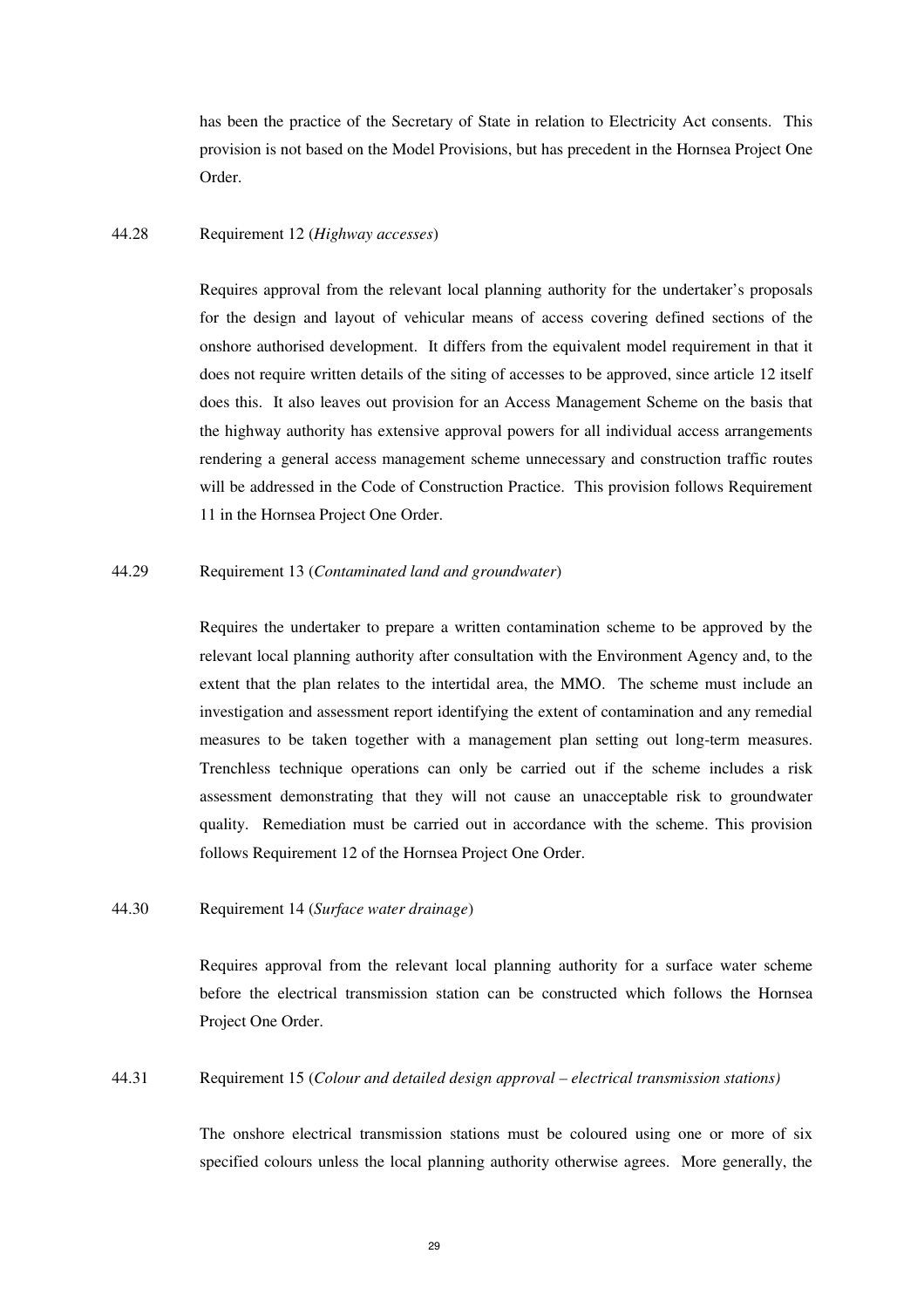provision requires approval of the details of the electrical transmission stations by the local planning authority. The station must then be constructed in accordance with such details. It follows the Model Provisions, but with the additional sub-paragraph covering colour and has precedent in the Hornsea Project One Order.

#### 44.32 Requirement 16 *(Prohibited access)*

This requirement which is included at the request of the Environment Agency makes it clear that the undertaker cannot use the access road across the sea defences during the foreshore and onshore construction works in the vicinity of Horseshoe Point. In addition, the requirement makes provision for a scheme for the protection of the relevant part of the sea defences to be submitted to and approved by the Environment Agency prior to the use of the access road following the construction of the abovementioned works. This requirement largely follows the equivalent requirement in the Hornsea Project One Order.

#### 44.33 Requirement 17 (*Port traffic management plan*)

Requires a traffic management plan for the onshore port-related traffic to and from the selected base port or ports to be submitted and approved by the relevant planning authority in consultation with the relevant highway authority once the base port has been identified. The requirement also makes provision for the relevant planning authority to confirm, in consultation with the relevant highway authority, that no traffic management plan is required. Definitions of "relevant planning authority" and "relevant highway authority" are included within the requirement as the relevant authority will depend on the location of the selected port base and therefore the interpretation of these terms differs from the definition provided in Article 2 of the Order. This requirement largely follows the equivalent requirement in the Hornsea Project One Order.

#### 44.34 Requirement 18 (*Employment and skills plan*)

Provides that the relevant works shall not commence until an employment and skills plan has been submitted to and approved by North Lincolnshire Council in consultation with the Humber Local Enterprise Partnership. The requirement lists the details to be included within the plan and includes a definition of "Humber Local Enterprise Partnership". This requirement has precedent in the Hornsea Project One Order.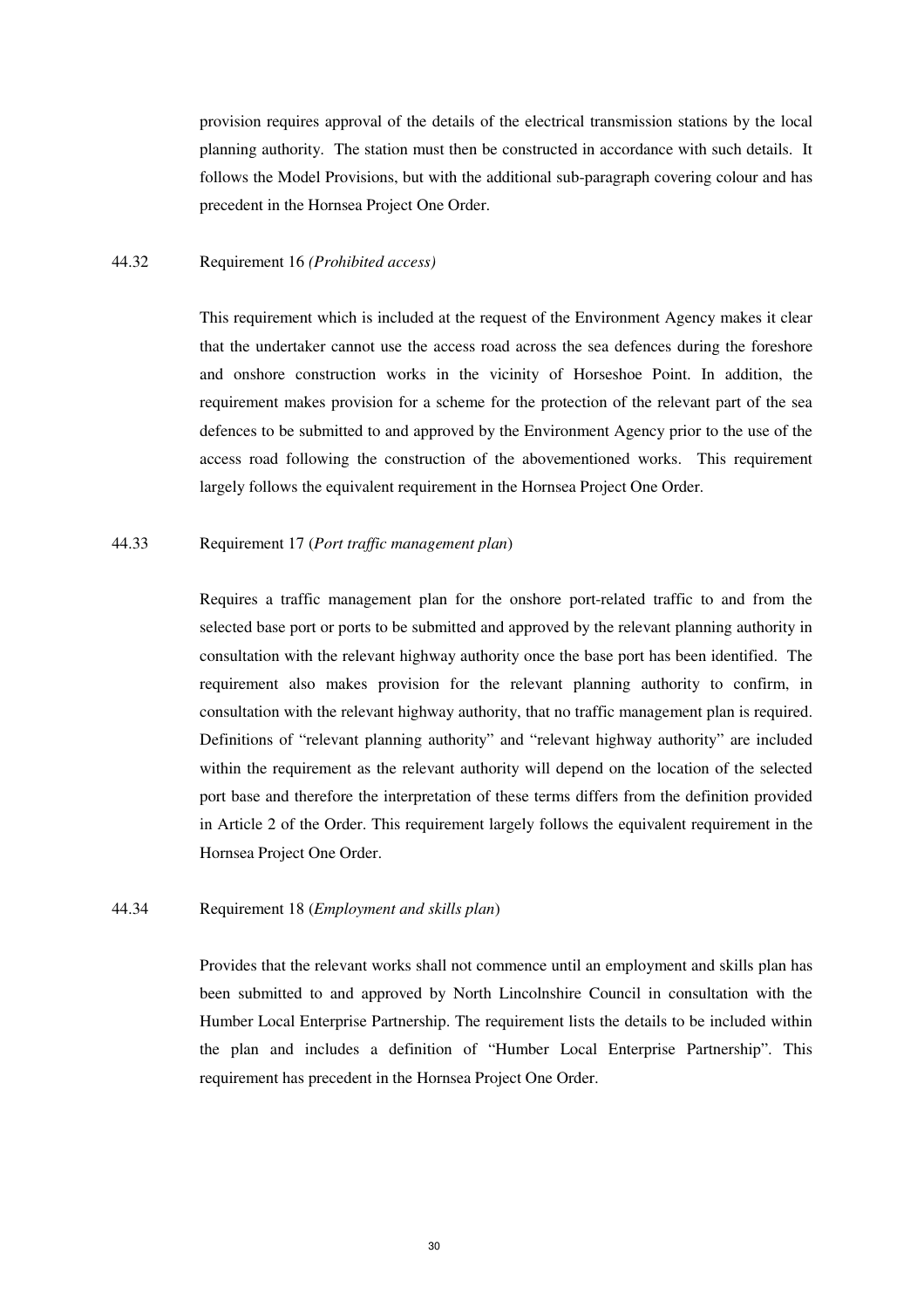Following the Model Provisions, this requirement provides that where any requirement requires the approval of the Secretary of State or other local planning authority, such approval shall be in writing.

#### 44.36 Requirement 20 (*Amendments to approved details*)

Paragraph (1) provides that any plans, schemes or codes approved pursuant to any requirement shall be taken to include any amended details which are subsequently approved. It follows the Model Provisions. Paragraph (2) requires that amendments to the approved details be in accordance with the environmental statement and that such amendments must be unlikely to give rise to any materially new or materially different environmental effects from those assessed in the environmental statement. Paragraph (3) requires any amendments to be approved in consultation with the bodies required to be consulted prior to approval of the original plan, scheme or code. This requirement has precedent in the Hornsea Project One Order.

#### 44.37 Requirement 21 (*Co-operation*)

Makes provision for the undertaker to provide copies of the pre-construction plans and documentation to the other undertaker for comment prior to submission of the plans to the MMO. The undertaker receiving the plans and documentation must provide comments within 14 days. This requirement was inserted at the request of the MMO and Natural England to promote co-operation between Optimus Wind and Breesea given the overlapping limits of deviation for Project A and Project B in the Order.

The requirement also makes provision for Optimus Wind and Breesea to participate in liaison meetings upon request by the MMO. The MMO will chair any such meetings and will determine the matters to be considered at the meeting which must relate to the interaction of the deemed marine licences upon one another. This requirement is based on the same requirement in the Hornsea Project One Order.

#### 44.38 Requirement 22 (*Compensation compounds*)

Limits the circumstances in which the powers under the Order in respect of the compensation compounds, which are shown coloured green on the compensation compounds plan may be exercised stating that such powers may only be exercised where the undertaker requires to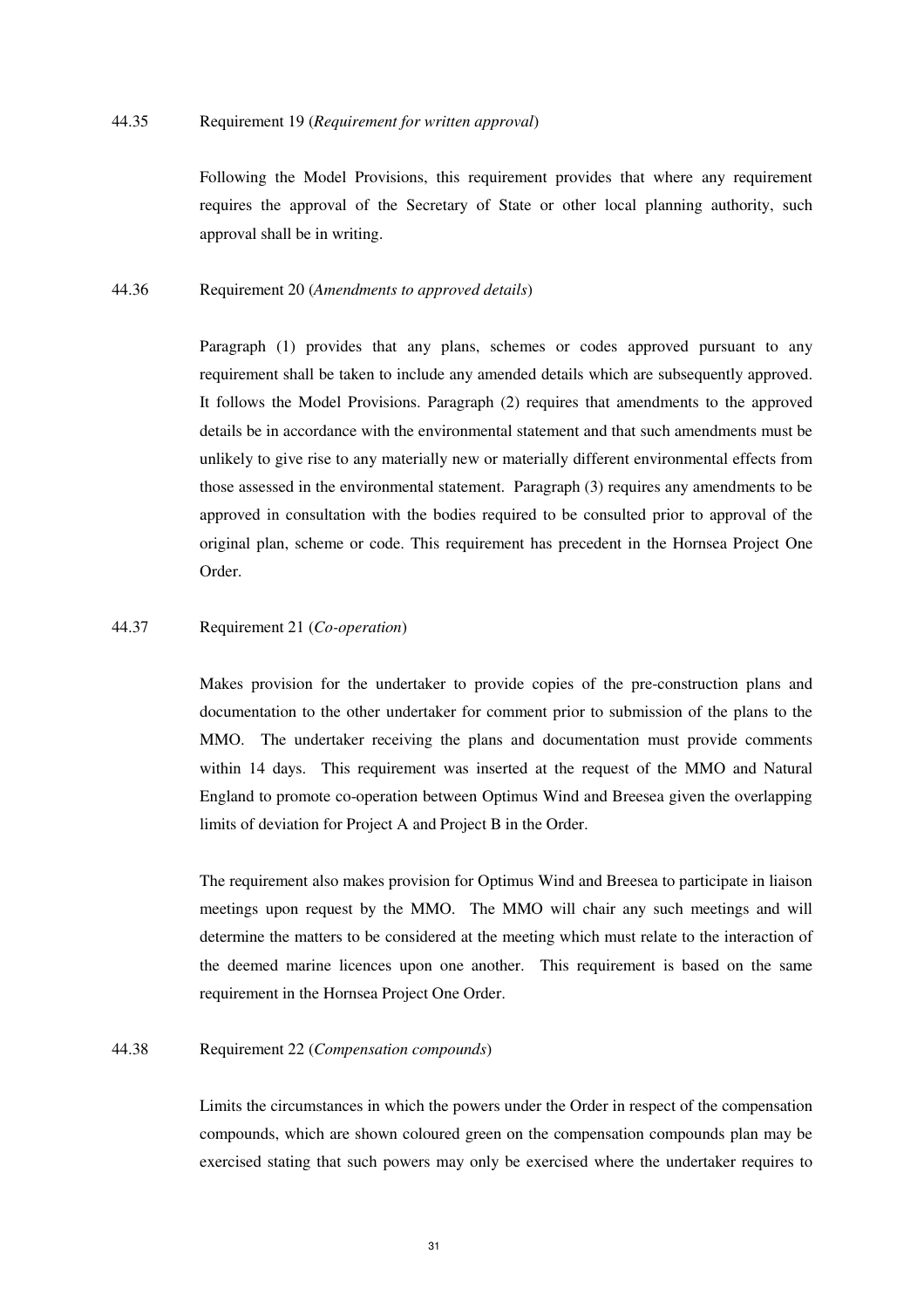exercise powers in relation to the Order land shown hatched green on the compensation compounds plan (i.e. the land forming part of the Order limits under this Order and overlapping with land to be used as temporary construction compounds under the Hornsea Project One Order) at the relevant time. The "relevant time" is defined as the circumstances where there is a simultaneous or overlapping construction programme with Hornsea Project One in relation to the Order land shown hatched green on the compensation compounds plan or in the event that Hornsea Project Two construction has completed prior to the commencement of the Hornsea Project One construction in respect of the Order land shown hatched green on the compensation compounds plan. The requirement also limits the circumstances in which the powers under the Order in respect of the compensation compound access shown coloured pink and labelled 14-A1c on the compensation compounds plan may be exercised stating that such powers may only be exercised where the undertaker requires to use the compensation compound labelled 14-C3 on the compensation compounds plan.

- 44.39 Paragraph (3) provides that the powers under the Order in respect of the compensation compounds and the compensation compound access labelled 14-A1c may only be exercised for the benefit of the Hornsea Project One undertaker in connection with the construction of Hornsea Project One.
- *Schedule B (Streets subject to street works)*
- 45.1 This Schedule describes the streets in which street works may be carried out.
- *Schedule C (Streets to be temporarily stopped up)*
- 46.1 This Schedule describes the streets to be temporarily stopped up and the extent of such temporary stopping up.
- *Schedule D (Access to works)*
- 47.1 This Schedule identifies points at which means of access from the highway may be laid out.
- *Schedule E (Land in which only new rights etc. may be acquired)*
- 48.1 This Schedule, which was introduced by article 19(2) (compulsory acquisition of rights), does not form part of the Model Provisions. It identifies, by number on the land plans, the land over which the undertaker's powers of acquisition are limited to the acquisition of the new rights described in relation to that land in the book of reference.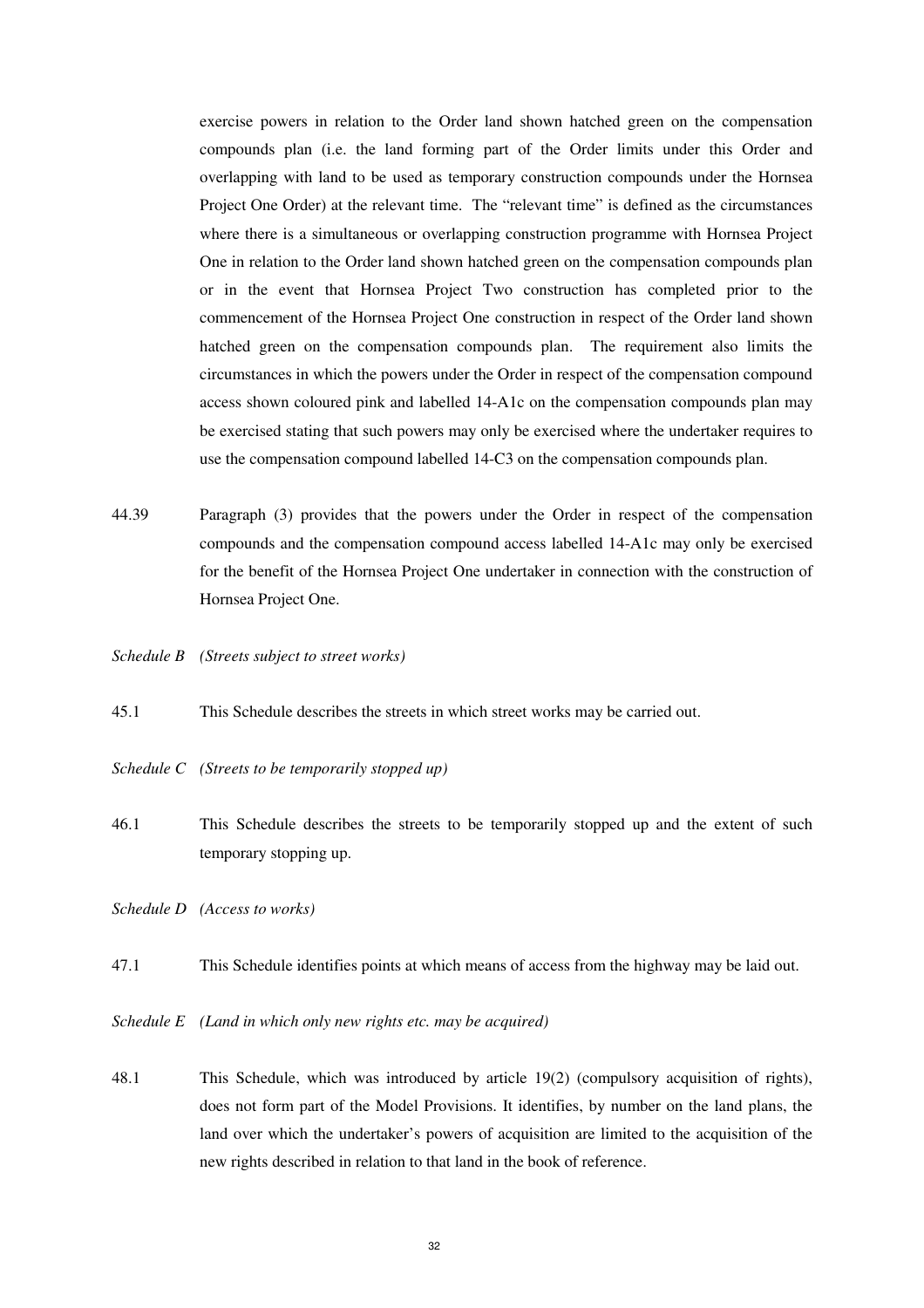- *Schedule F (Modification of compensation and compulsory purchase enactments for creation of new rights and restrictive covenants)*
- 49.1 Like Schedule E, this Schedule was introduced by article 19 (compulsory acquisition of rights) and is not a Model Provision. It provides for the usual compensation enactments for the compulsory purchase of land and interests in land to apply with necessary modifications to the compulsory acquisition under this Order of a new right or the imposition of a restrictive covenant. These modifications appear in the same form in the East Anglia One Offshore Wind Farm Order 2014 and the Rampion Offshore Wind Farm Order 2014.

#### *Schedule G (Land of which temporary possession may be taken)*

50.1 This Schedule identifies, by number on the land plans, the land over which undertakers may exercise powers of temporary possession, the purpose for which it may be taken, and the relevant part of the authorised project. This Schedule identifies in Part 1(b) the land over which temporary possession may be taken for the purpose of compensating Hornsea Project One in the event that some of the construction compounds and work areas authorised by the Hornsea Project One Order will be prevented or restricted by the construction or operation of Hornsea Project Two. This land is also shown in green on the compensation compounds plan.

#### *Schedules H, I, J and K (Deemed licences under the Marine and Coastal Access Act 2009)*

51.1 These Schedules set out the four deemed marine licences for the authorised development seaward of mean high water springs.

#### *Schedule L (Protective Provisions)*

52.1 This Schedule sets out protective provisions for statutory undertakers affected by the authorised project. Part 1 provides protection for the Environment Agency and other drainage authorities (see note in paragraph 4.2 of this Memorandum). Part 2 provides protection for Network Rail Infrastructure Limited. Part 3 provides protection for operators of electronic communications code networks. Part 4 provides protection for electricity, gas, water and sewerage undertakers. Part 5 provides protection for Associated British Ports. Part 6 provides protection for Anglian Water Services Limited. Part 7 provides protection for Centrica Plc. Part 8 provides protection for VPI Immingham LLP. Part 9 provides protection for Phillips 66 Limited. Part 10 provides protection for ConocoPhillips (U.K.) Limited.